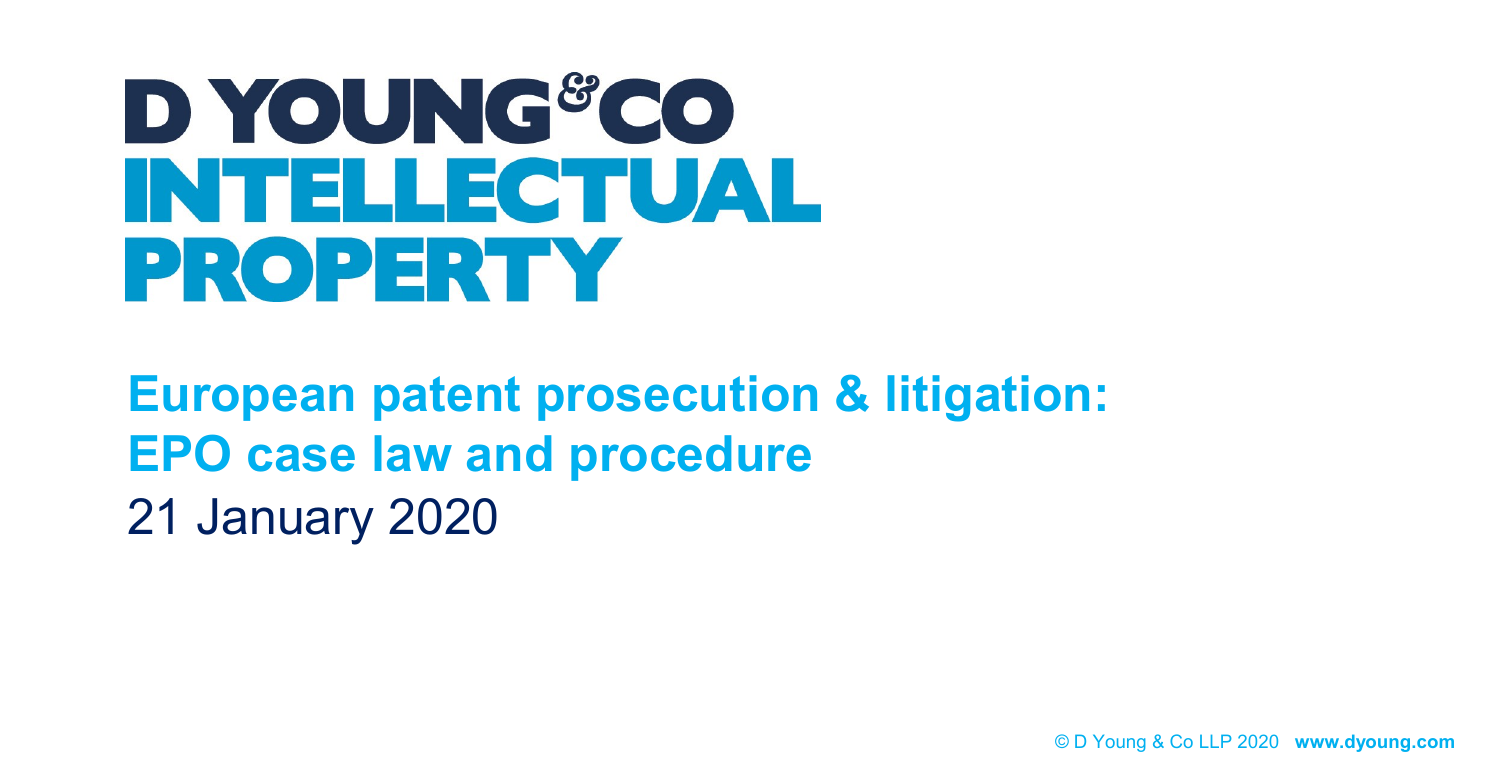## **Speakers, slides & questions**



Catherine Keetch Senior Associate, Patent Attorney cak@dyoung.com



Bénédicte Moulin Partner, Patent Attorney bxm@dyoung.com

#### We welcome your questions by email after the webinar.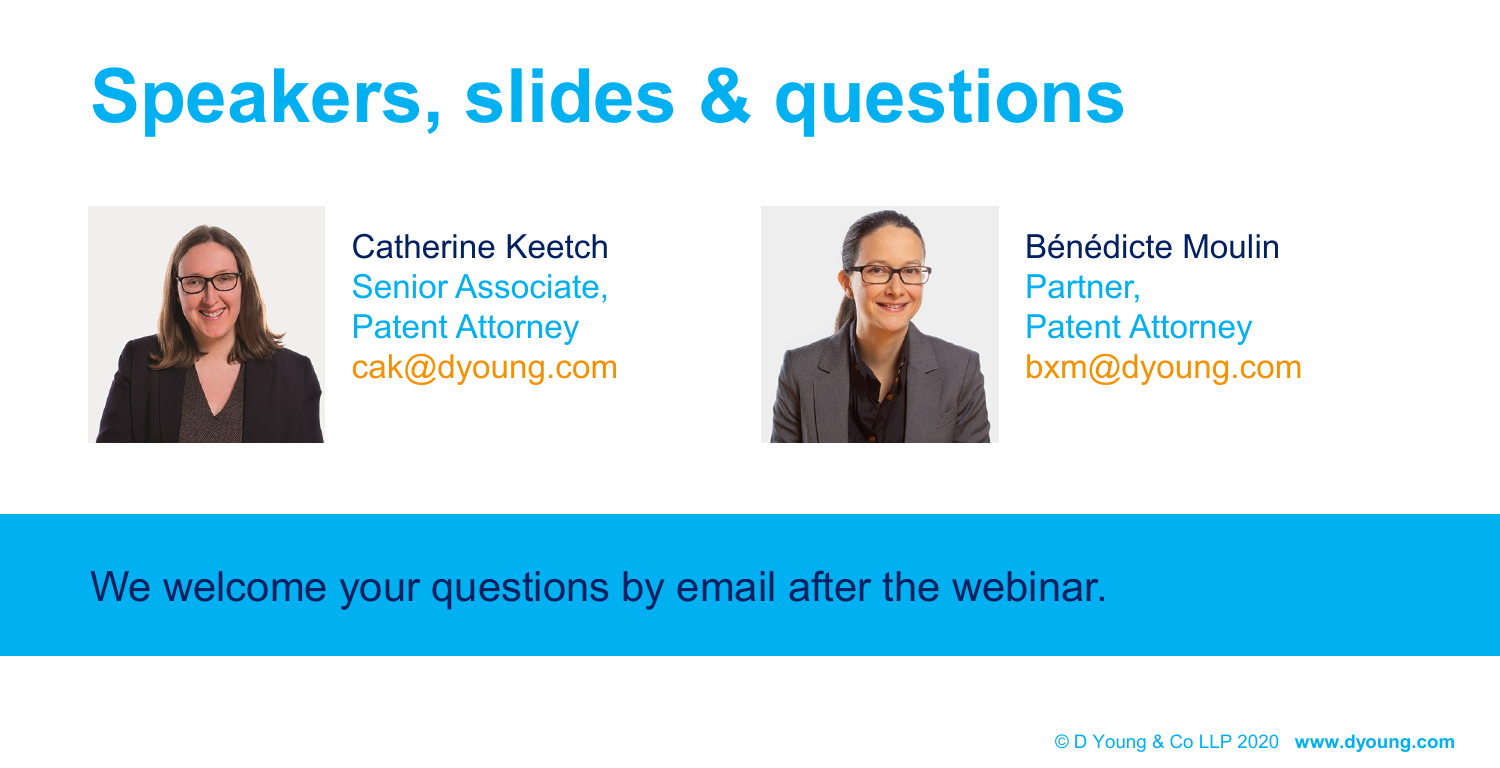#### **Webinar agenda**

- o Amended Rules of Procedure of the Boards of Appeal
- $\circ$  Enlarged Board Decision G2/19 third party's right to oral proceedings
- $\circ$  Enlarged Board referral G3/19 plants produced by an essentially biological process
- $\circ$  Enlarged Board referral G1/19 computer implemented simulations
- $\circ$  Enlarged Board Decision G1/18 reimbursement appeal fee
- $\circ$  T844/18 CRISPR decision on validity of priority claims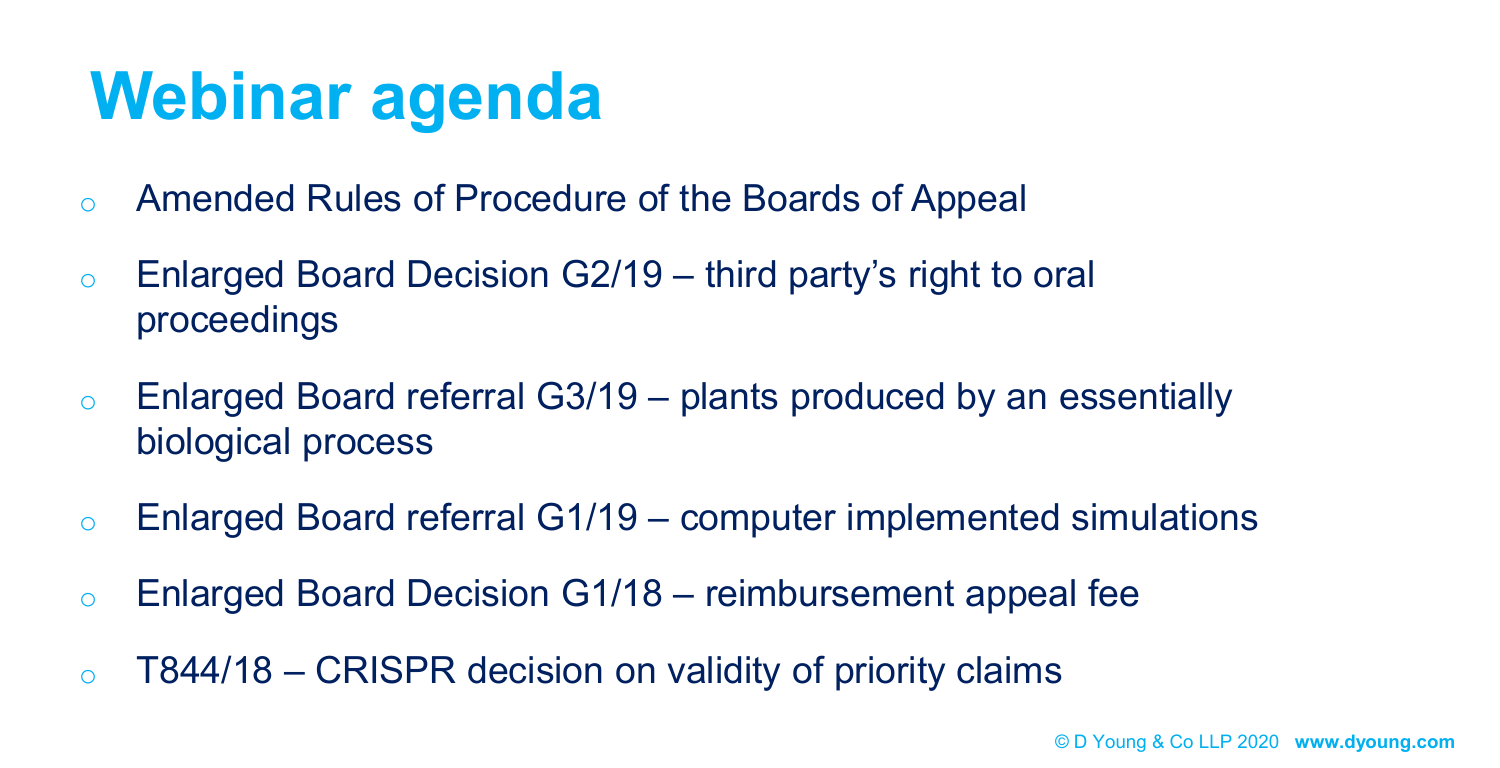**Revised Rules of Procedure Boards of Appeal**

- New rules came into force on 1 January 2020
- Objective to make appeals more efficient and predictable
- Significant changes: more challenging to have new requests, facts, objections, or arguments admitted into proceedings at the appeal stage.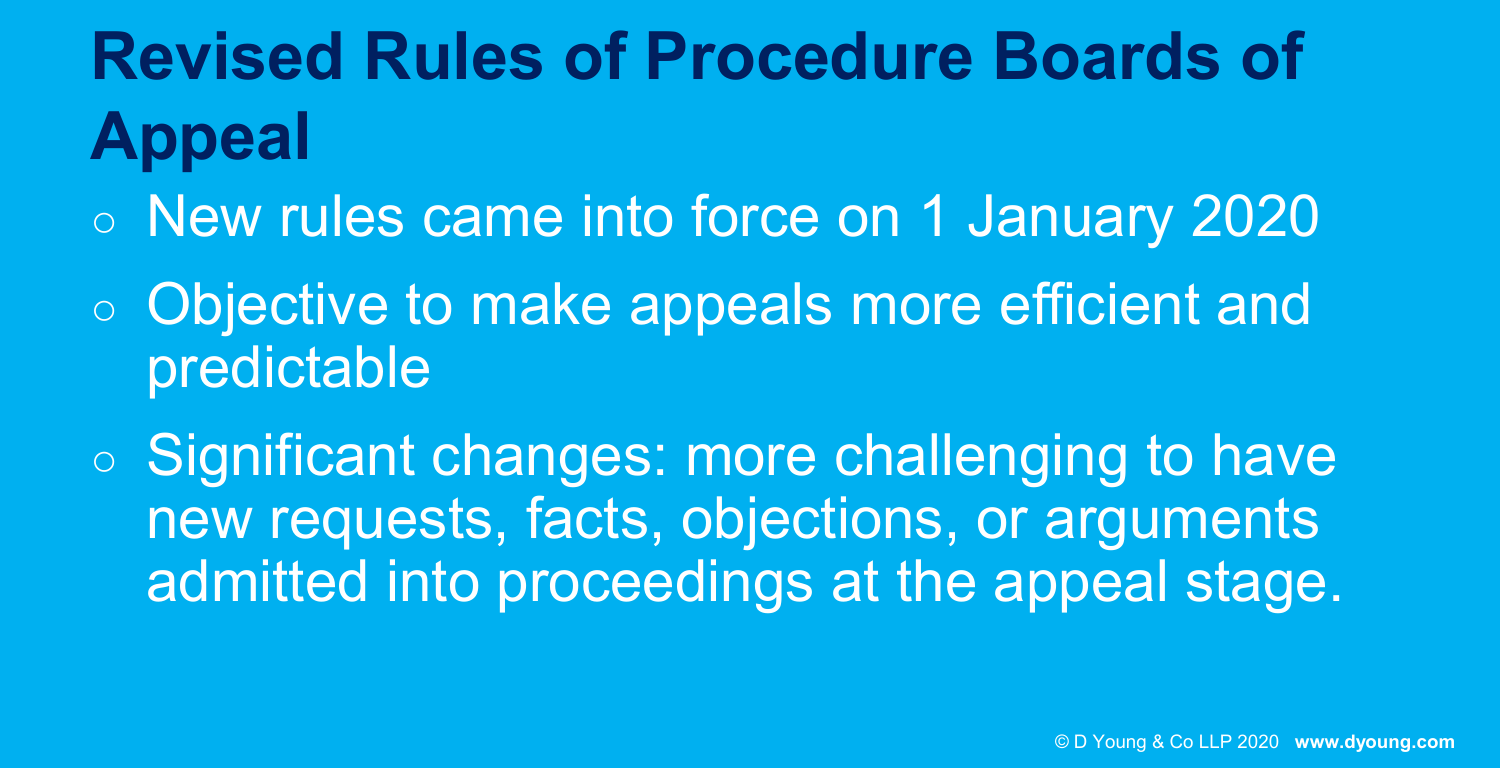# **Key Changes**

- o Basis of appeal proceedings
- $\circ$  Convergent approach amendment party's case
- **Remittal**
- o Acceleration of appeal proceedings now codified
- o Abridged decisions
- o Board must issue a communication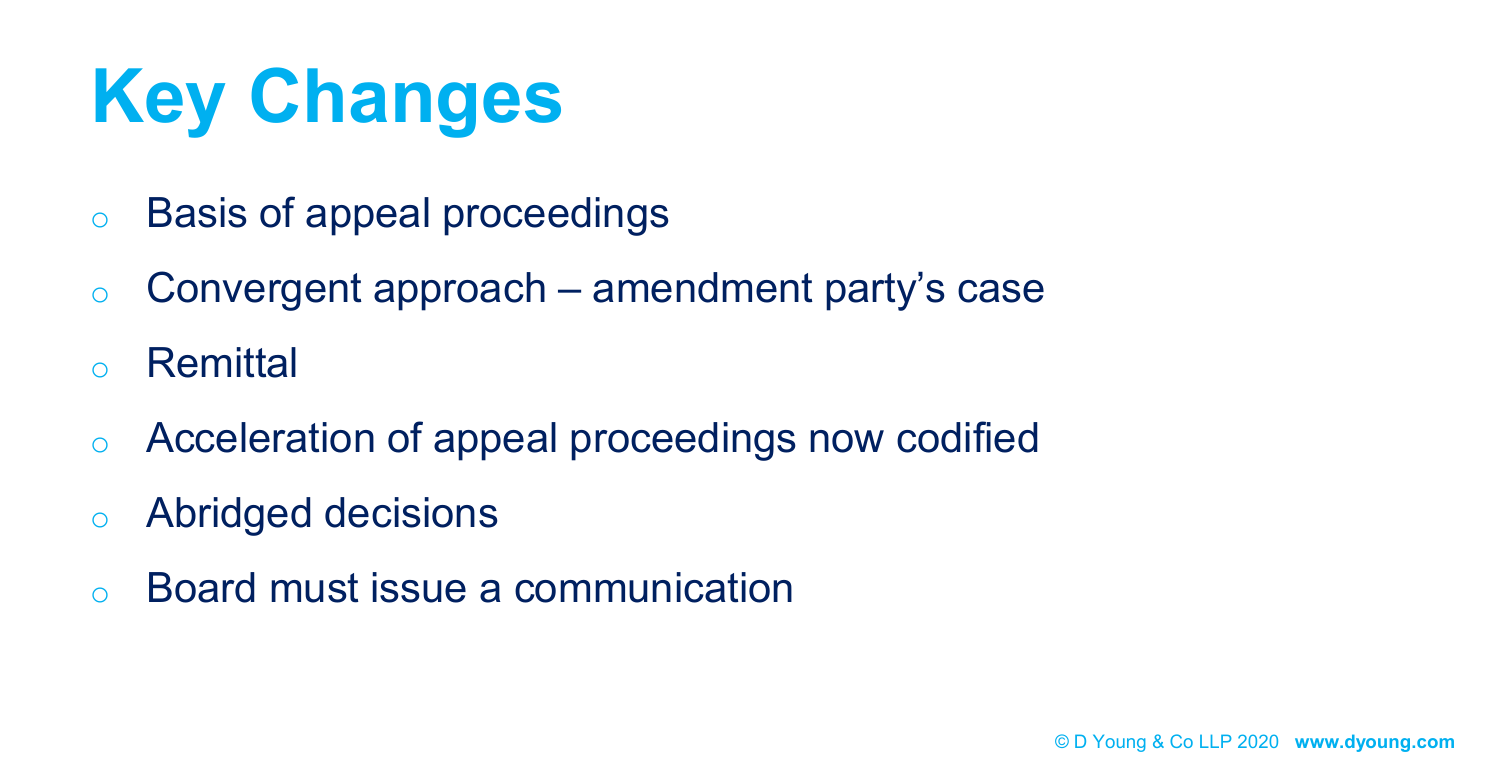#### **Basis of Appeal Proceedings (Art 12(1))**

- o Appeal proceedings shall be based on
- o **the decision under appeal and minutes of any oral proceedings**
- o the notice of appeal and statement of grounds of appeal
- $\circ$  in cases where there is more than one party, any written reply of the other party or parties to be filed within four months of notification of the grounds of appeal;
- o any communication sent by the Board and any answer thereto filed pursuant to directions of the Board;
- o **minutes of any video or telephone conference with the party or parties sent by the Board.**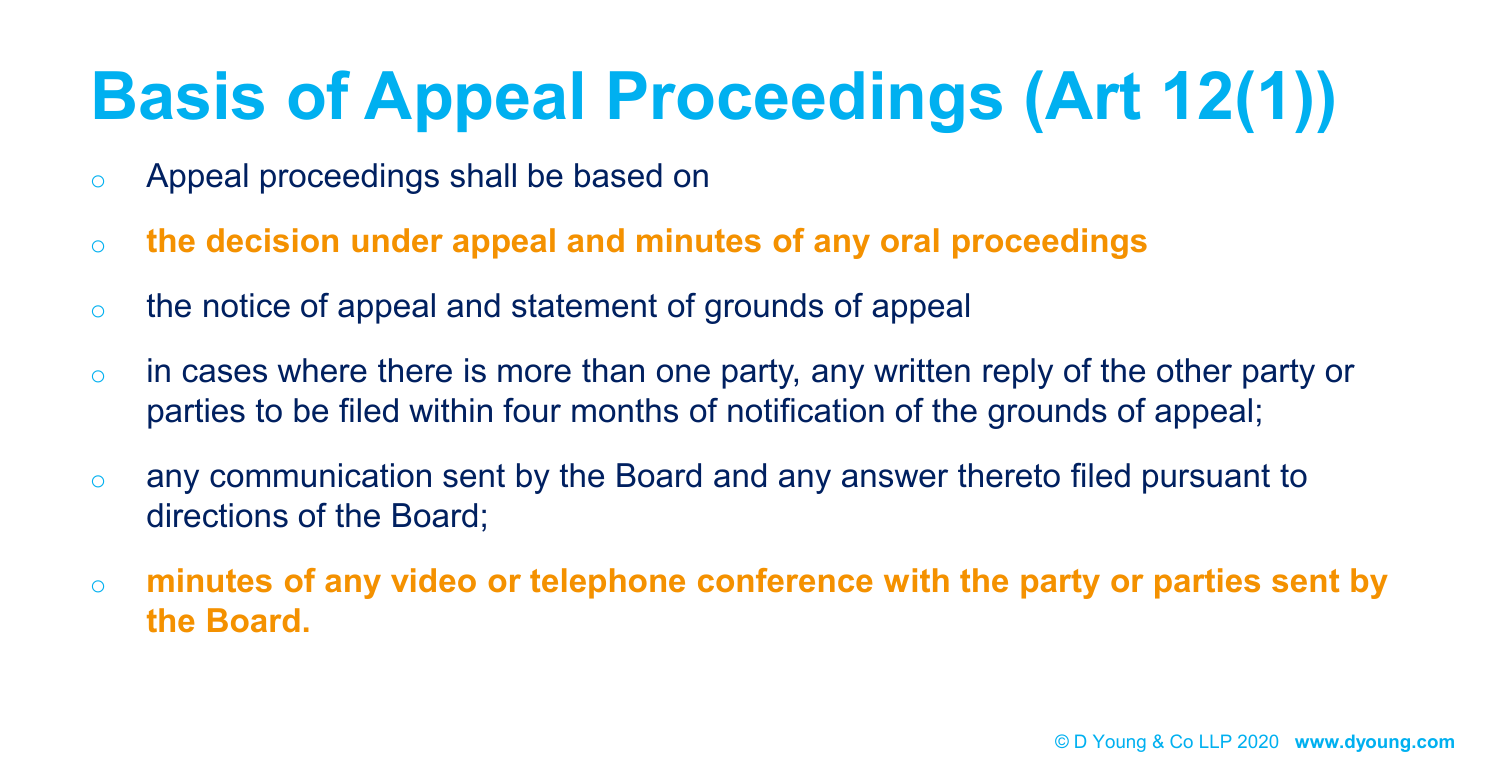# **Article 12(2) – Judicial Review**

In view of the primary object of the appeal proceedings to review the decision under appeal in a judicial manner, a party's appeal case shall be directed to the requests, facts, objections, arguments and evidence on which the decision under appeal was based.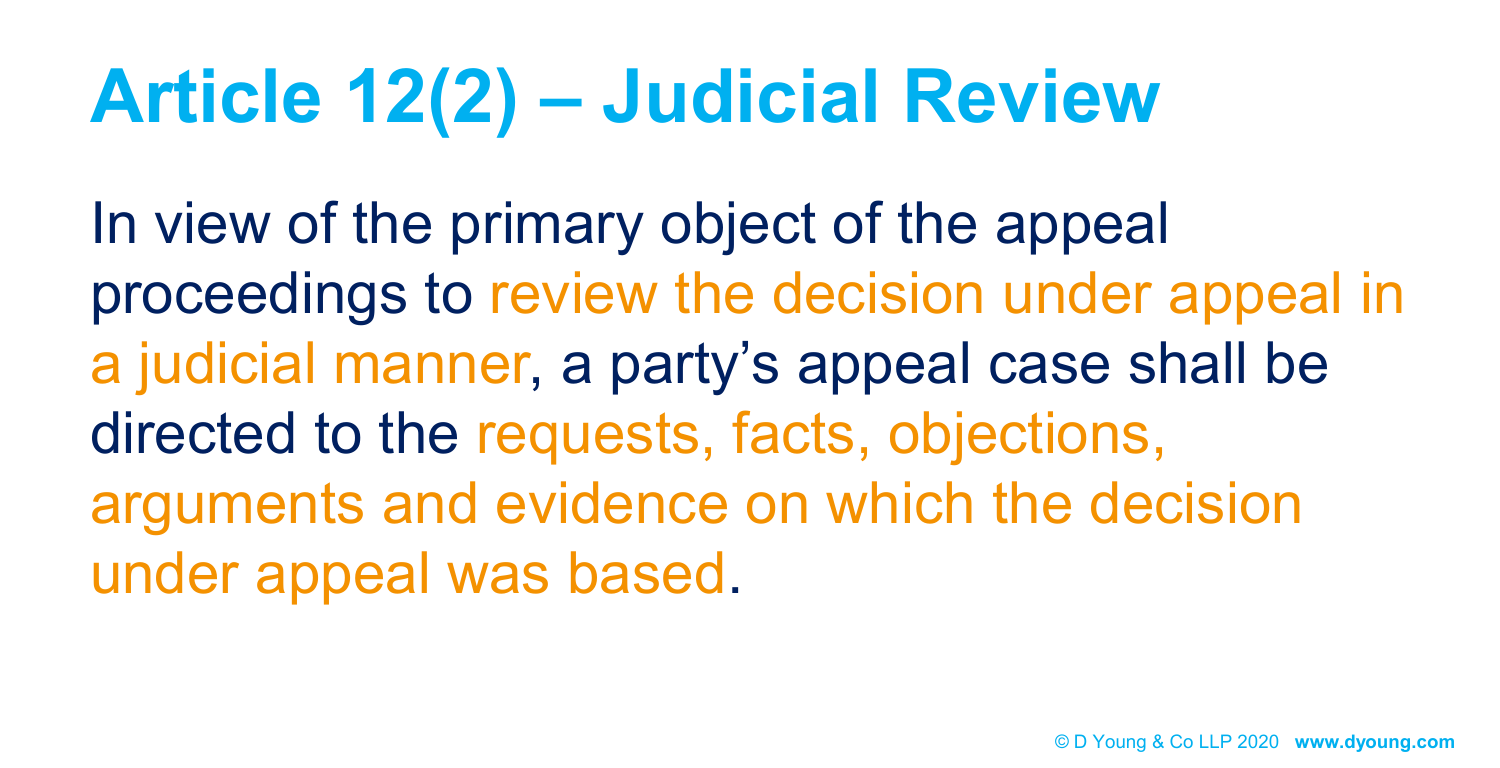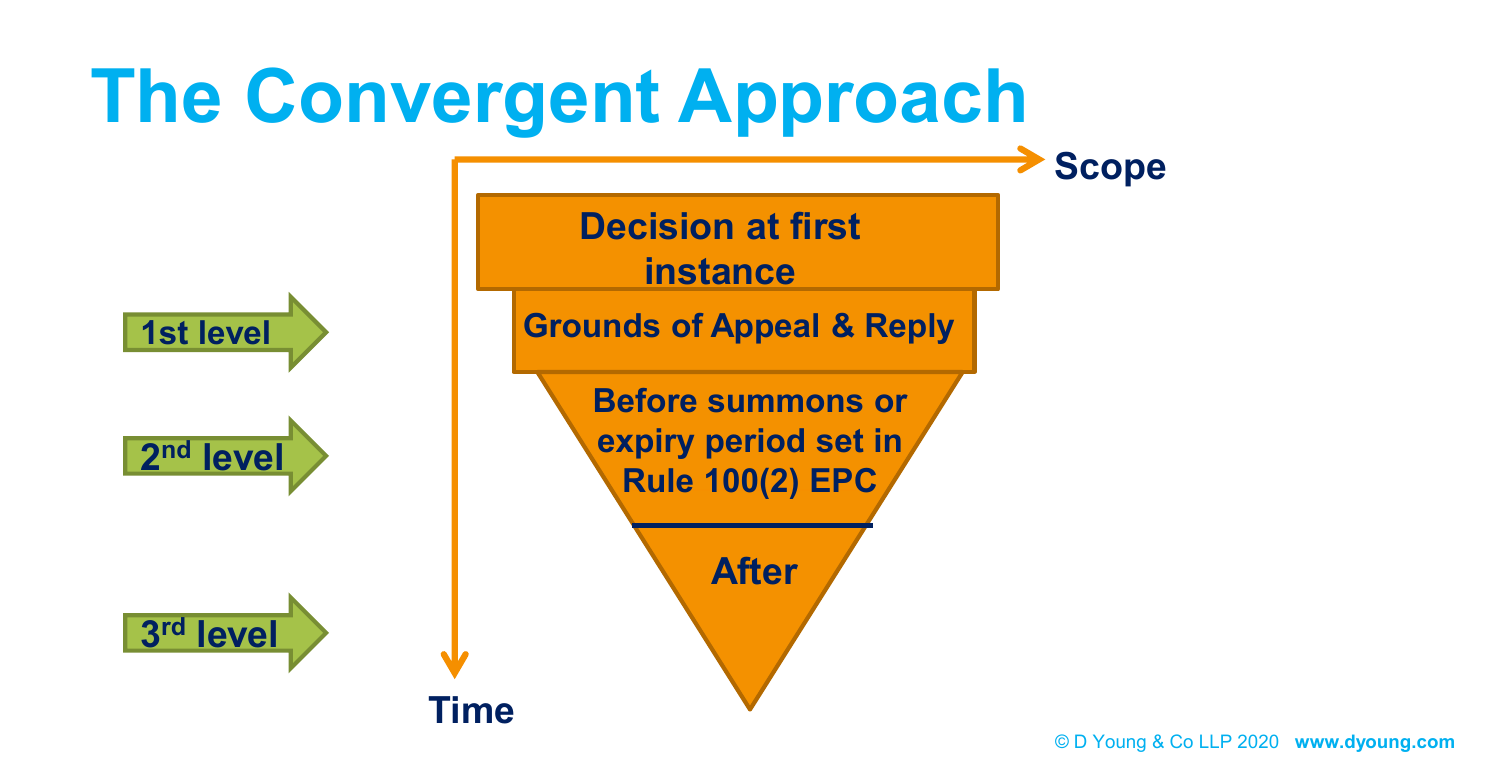#### **Article 12(4) – Convergent approach – first level**

- Any part of a party's appeal case which does not meet the **requirements in paragraph 2 is to be regarded as an amendment, unless the party demonstrates that this part was admissibly raised and maintained in the proceedings leading to the decision** under appeal. Any such amendment may be admitted only at the discretion of the Board.
- o The party **shall clearly identify each amendment and provide reasons for submitting it in the appeal proceedings**. In the case of an amendment to a patent application or patent, the party shall also indicate the basis for the amendment in the application as filed and provide reasons why the amendment overcomes the objections raised.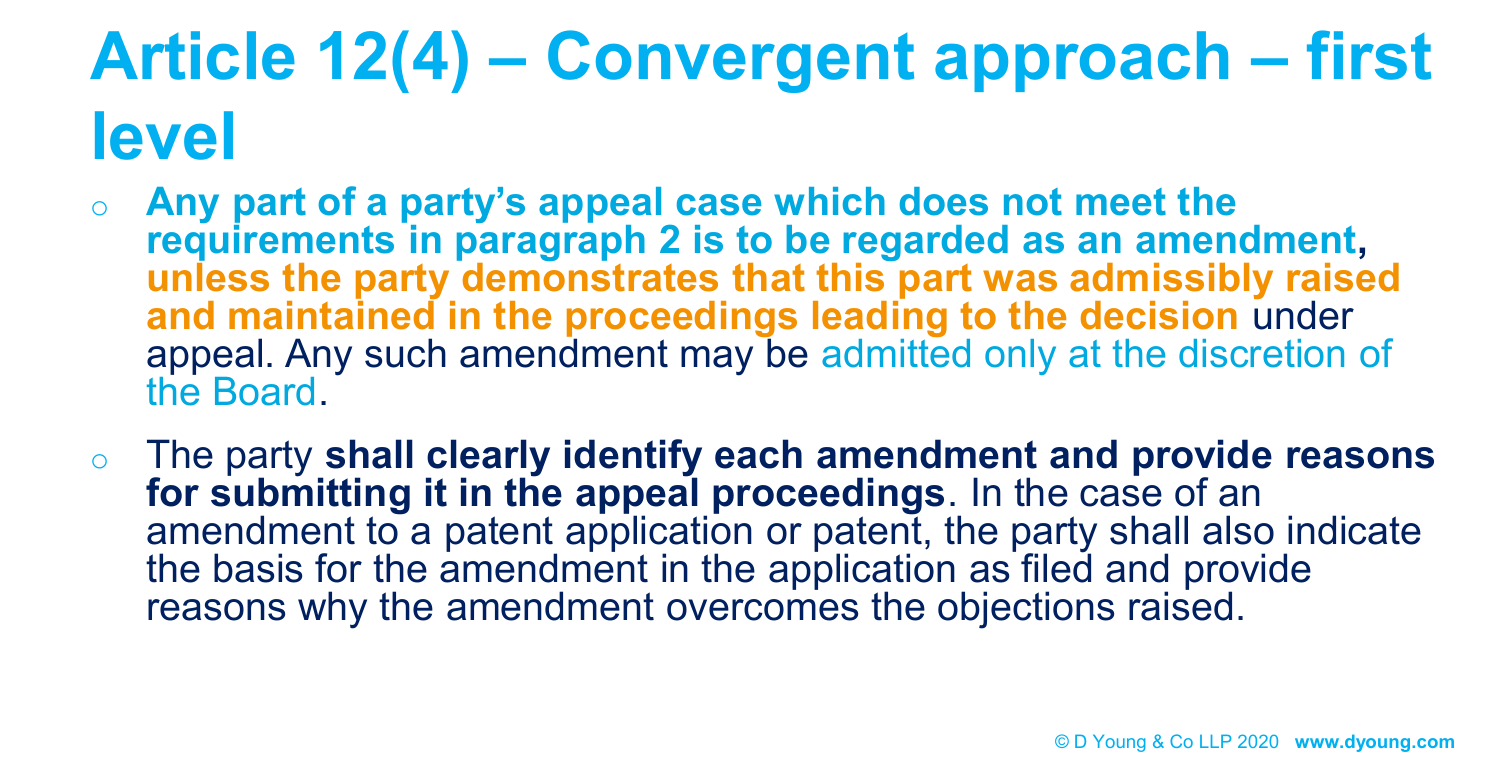#### **First level - discretion**

The Board shall exercise its discretion to admit an amendment to the case in view of, inter alia:

o **The complexity of the amendment**

o **The suitability of the amendment to address the issues which led to the decision under appeal**

o **The need for procedural economy**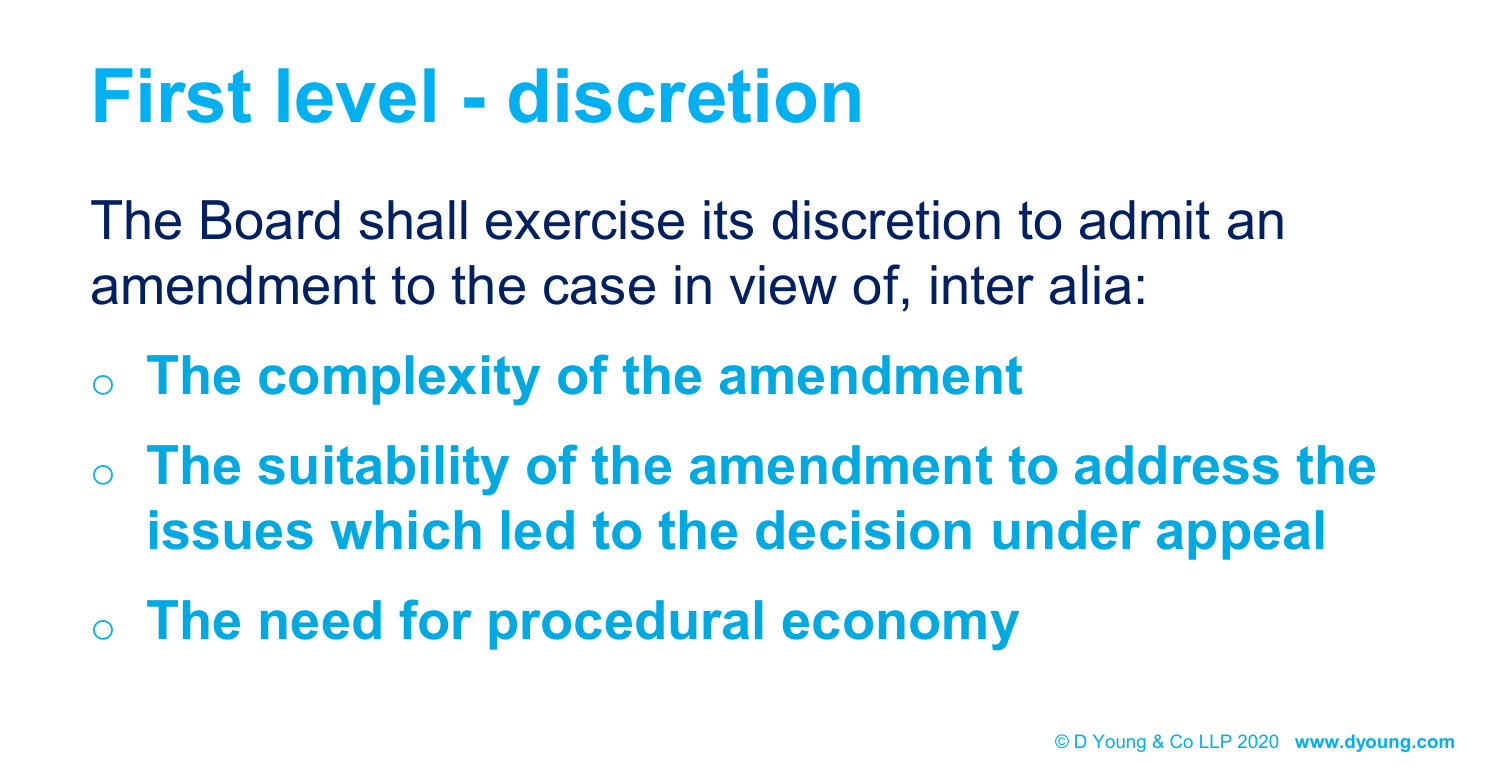# **Article 12(6)**

- The Board shall not admit requests, facts, objections or evidence which were not admitted in the proceedings leading to the decision under appeal, unless the decision not to admit them suffered from an error in the use of discretion or unless the circumstances of the appeal case justify their admittance.
- o The Board shall not admit requests, facts, objections or evidence which should have been submitted, or which were no longer maintained, in the proceedings leading to the decision under appeal, unless the circumstances of the appeal case justify their admittance.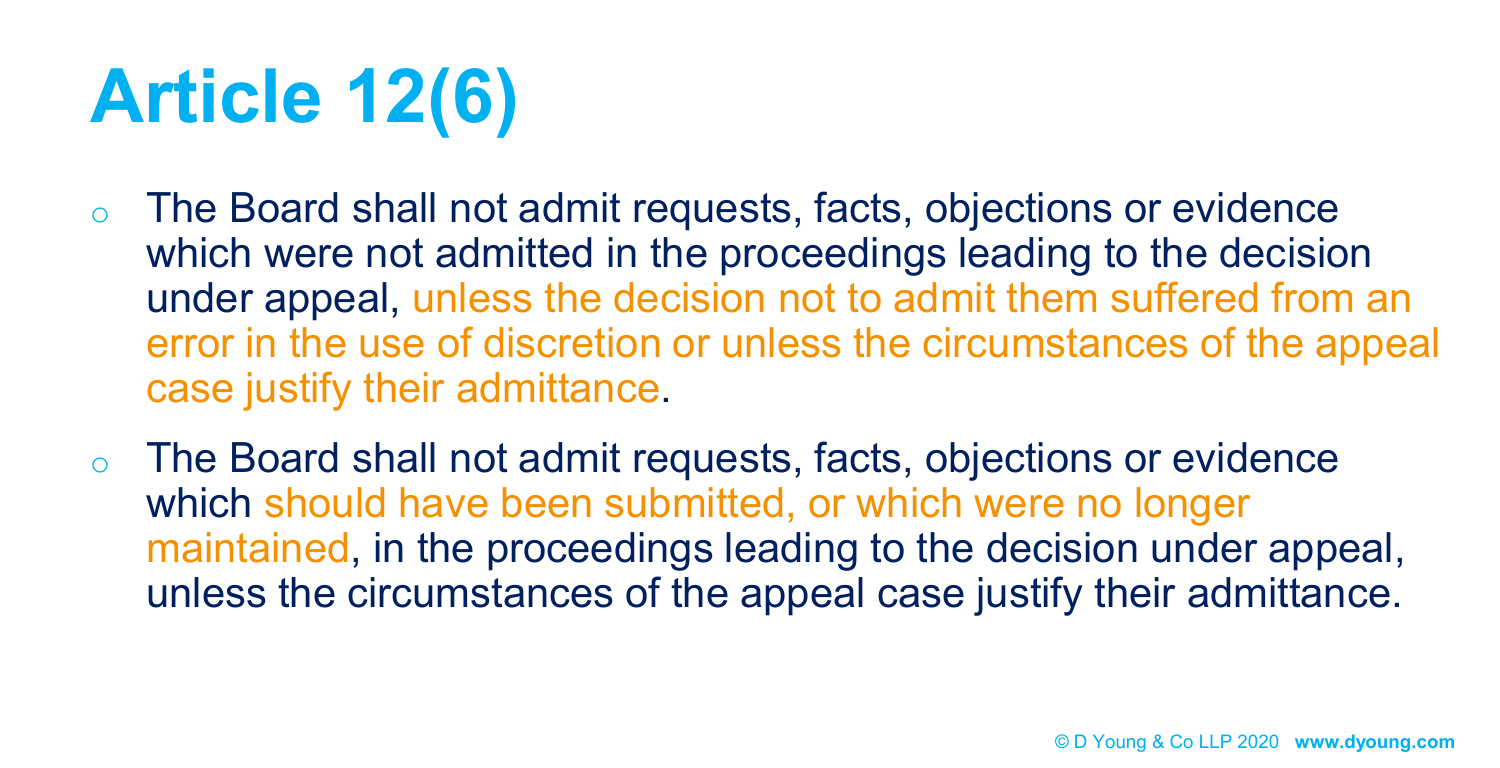#### **Art 13(1) – Convergent approach – second level**

- o Any amendment to a party's appeal case **after it has filed its grounds of appeal or reply** is subject to the party's justification for its amendment and may be admitted only at the discretion of the Board.
- $\circ$  The party shall provide reasons for submitting the amendment at this stage of the appeal proceedings.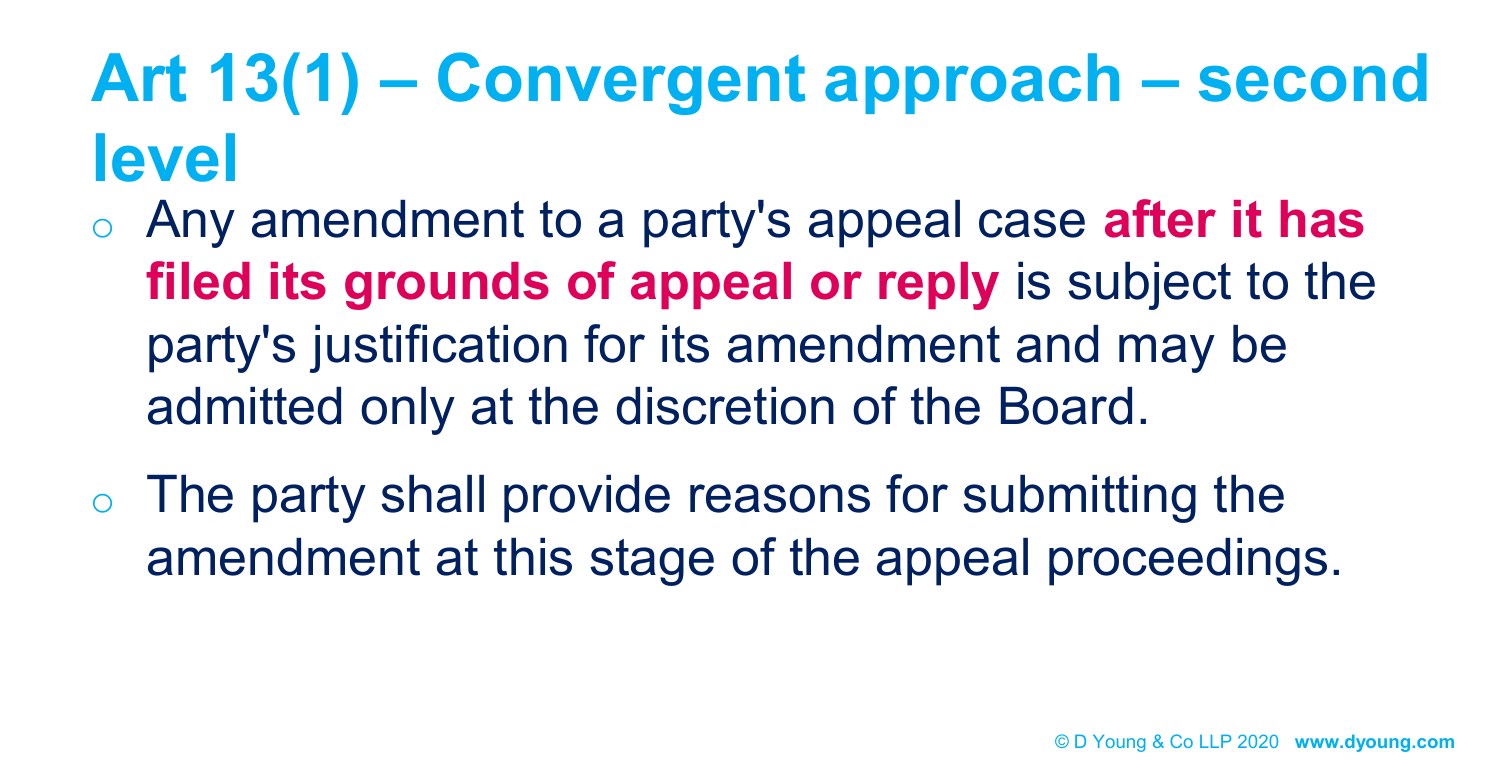#### **Second Level - Discretion**

The Board shall exercise its discretion in view of, inter alia:

- o **the current state of the proceedings**,
- o **the suitability of the amendment to resolve the issues**
- o **whether the amendment is detrimental to procedural economy**
- $\circ$  in the case of an amendment to a patent application or patent, whether the party has demonstrated that any **such amendment, prima facie, overcomes the issues raised** by another party in the appeal proceedings or by the Board and **does not give rise to new objections.**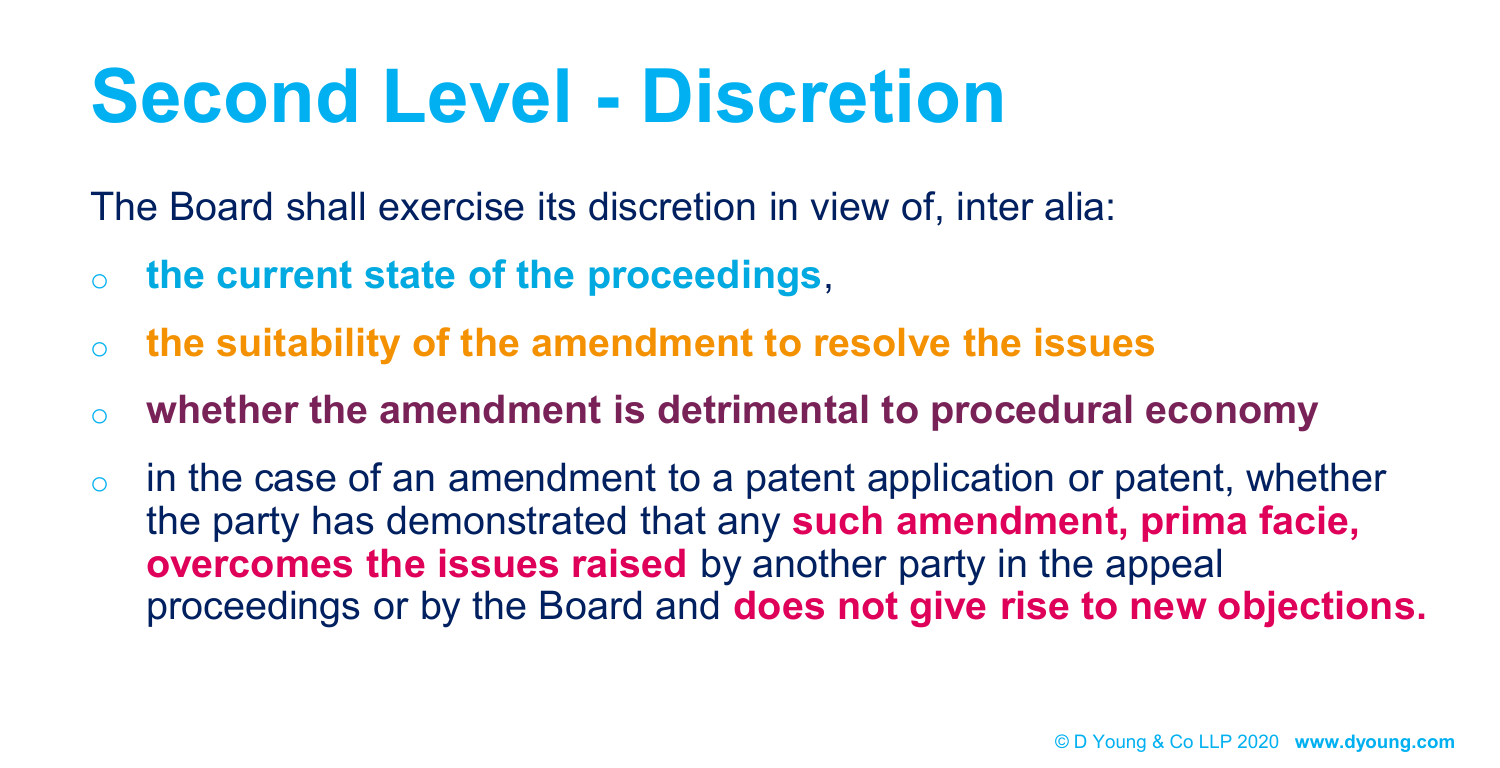#### **Article 13(2) – convergent approach – third level**

Any amendment to a party's appeal case made after **the expiry of a period specified by the Board in a communication under Rule 100**, paragraph 2, EPC or, where such a communication is not issued, **after notification of a summons to oral proceedings** shall, in principle, not be taken into account unless there are **exceptional circumstances**, which have been justified with cogent reasons by the party concerned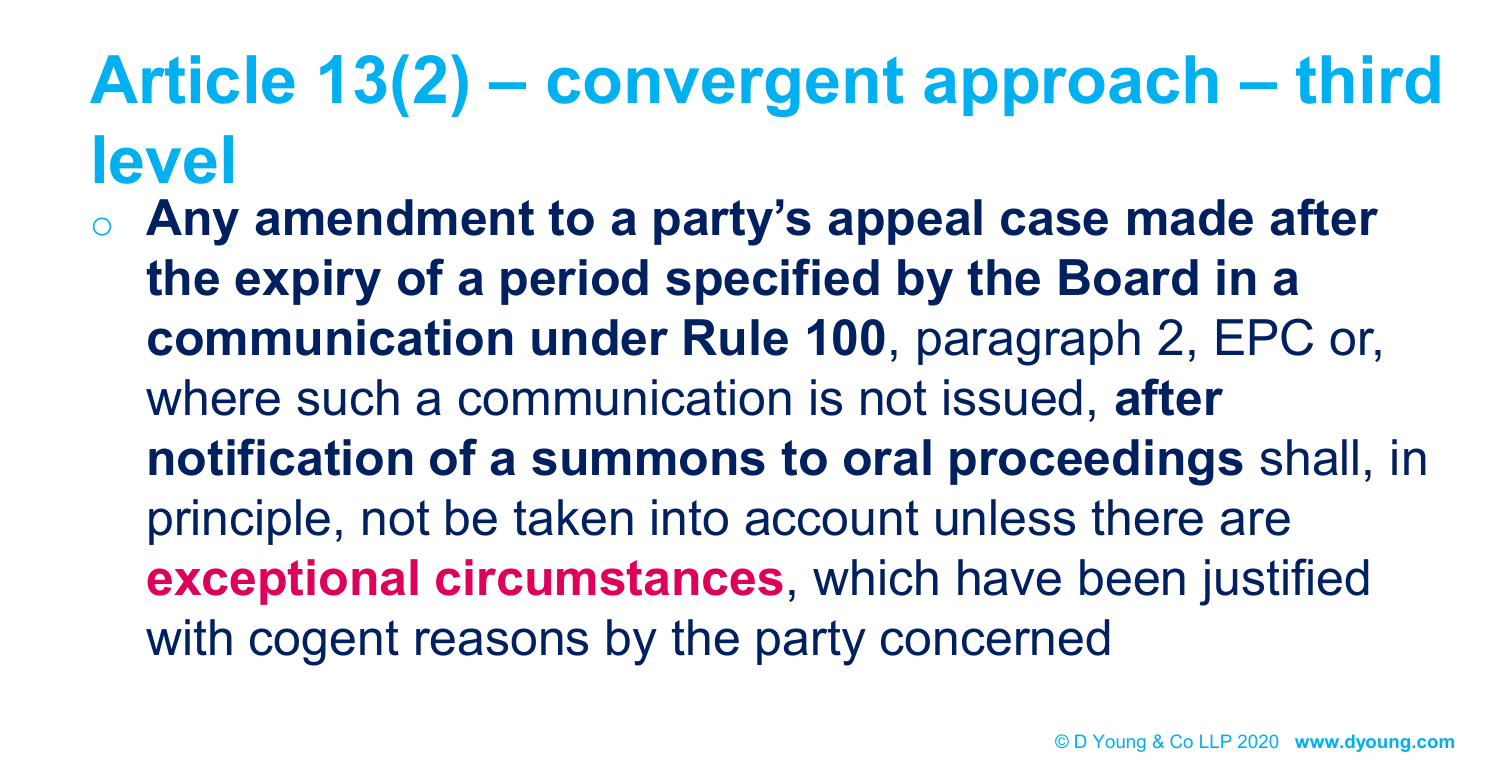# **Remittal (Article 11)**

Current A(11):

o A Board shall remit a case to the department of first instance if fundamental deficiencies are apparent in the first instance proceedings, unless special reasons present themselves for doing otherwise.

#### New A(11):

The Board shall not remit a case to the department whose decision was appealed for further prosecution, unless special reasons present themselves for doing so. As a rule, fundamental deficiencies which are apparent in the proceedings before that department constitute such special reasons.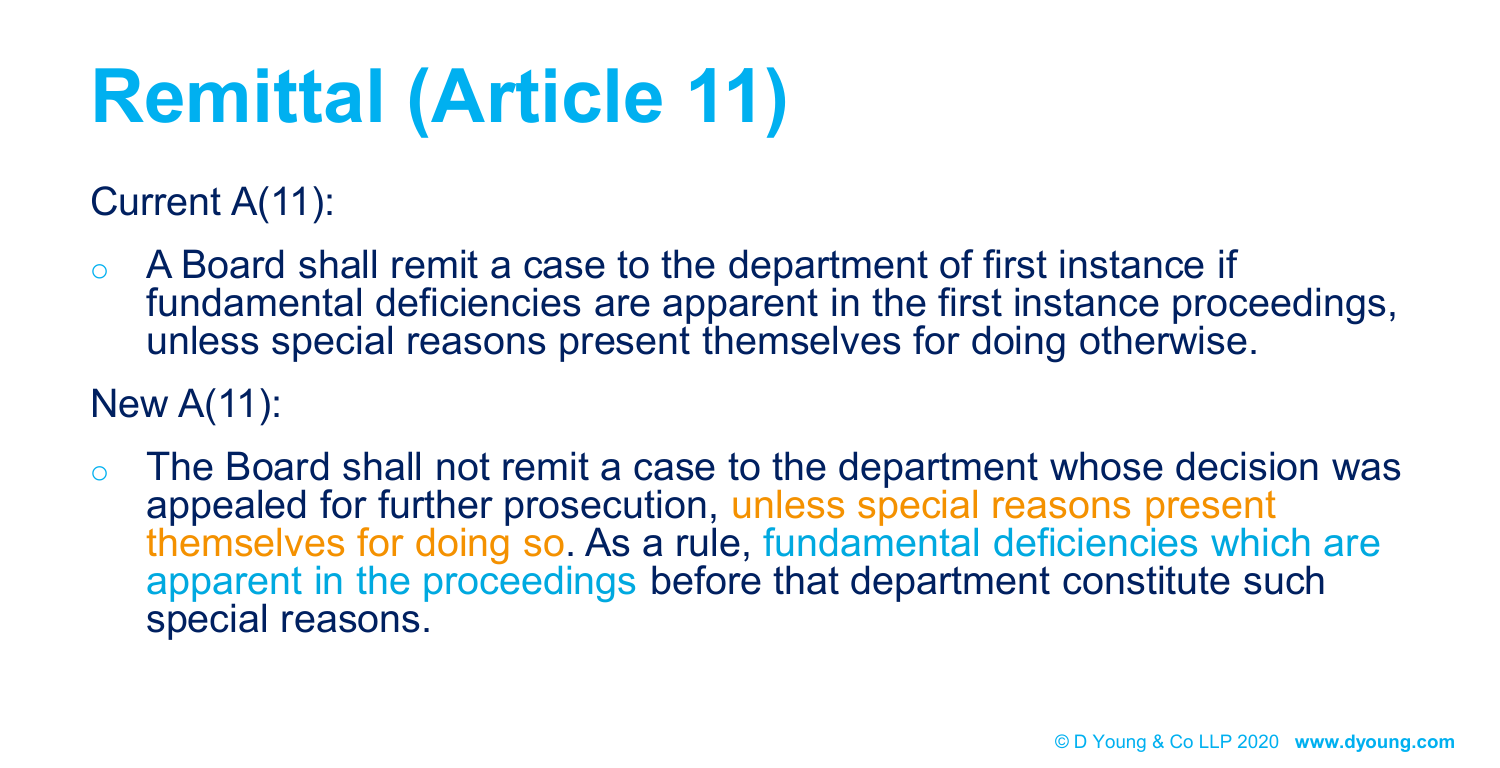### **Accelerated Appeals**

- New Article 10(3) Board may accelerate appeal proceedings on the request of a party. Reasons and supporting evidence must be provided.
- o A court can also request acceleration of proceedings (Article 10(4)), and the Board may also accelerate proceedings of its own motion (Article 10(5)).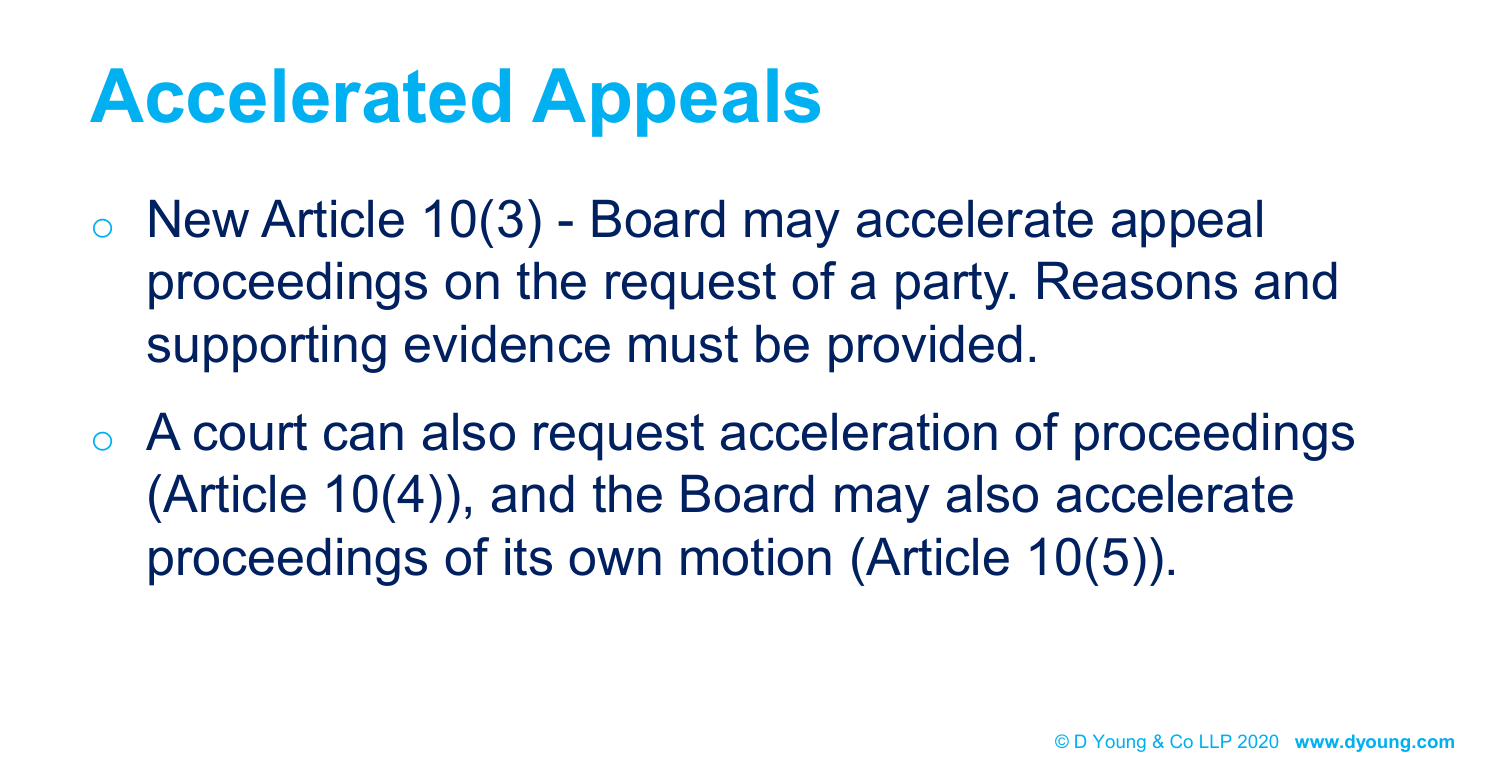#### **Extensions at the Board's discretion**

- o Periods specified by the Board may exceptionally be extended at the Board's discretion upon a written and reasoned request, presented before the expiry of such period.
- o Period for reply to grounds may be extended up to maximum of six months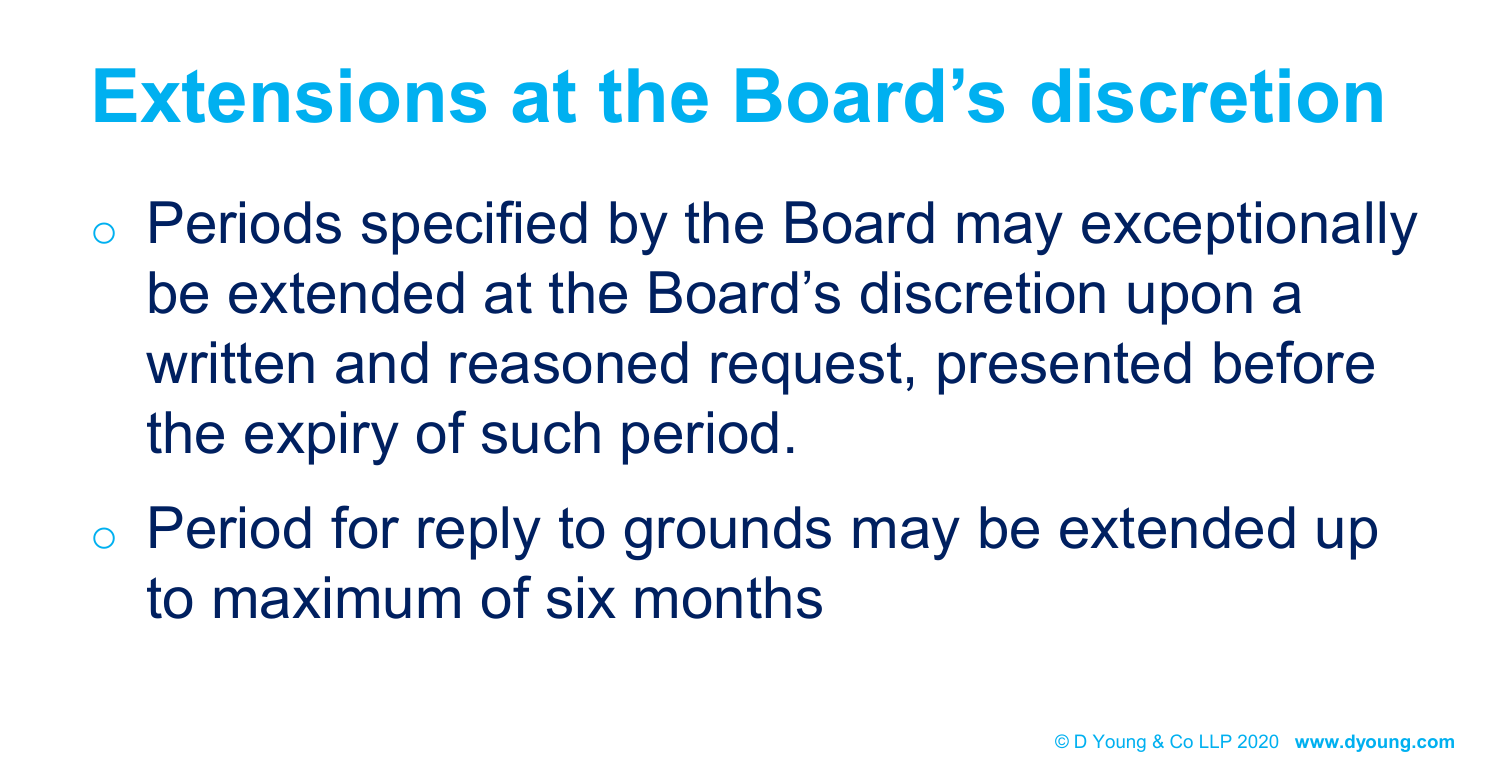# **Article 15 (1) – Oral proceedings**

- o Board shall endeavour to give at least four months' notice of oral proceedings.
- $\circ$  In cases where there is more than one party, the Board shall endeavour to issue the summons no earlier than two months after receipt of the written reply or replies to the GoA
- o Board now required to issue a communication drawing attention to matters that seem to be of particular significance for the decision to be taken. The Board may also provide a preliminary opinion.
- o The Board shall endeavour to issue the communication at least four months in advance of the date of the oral proceedings.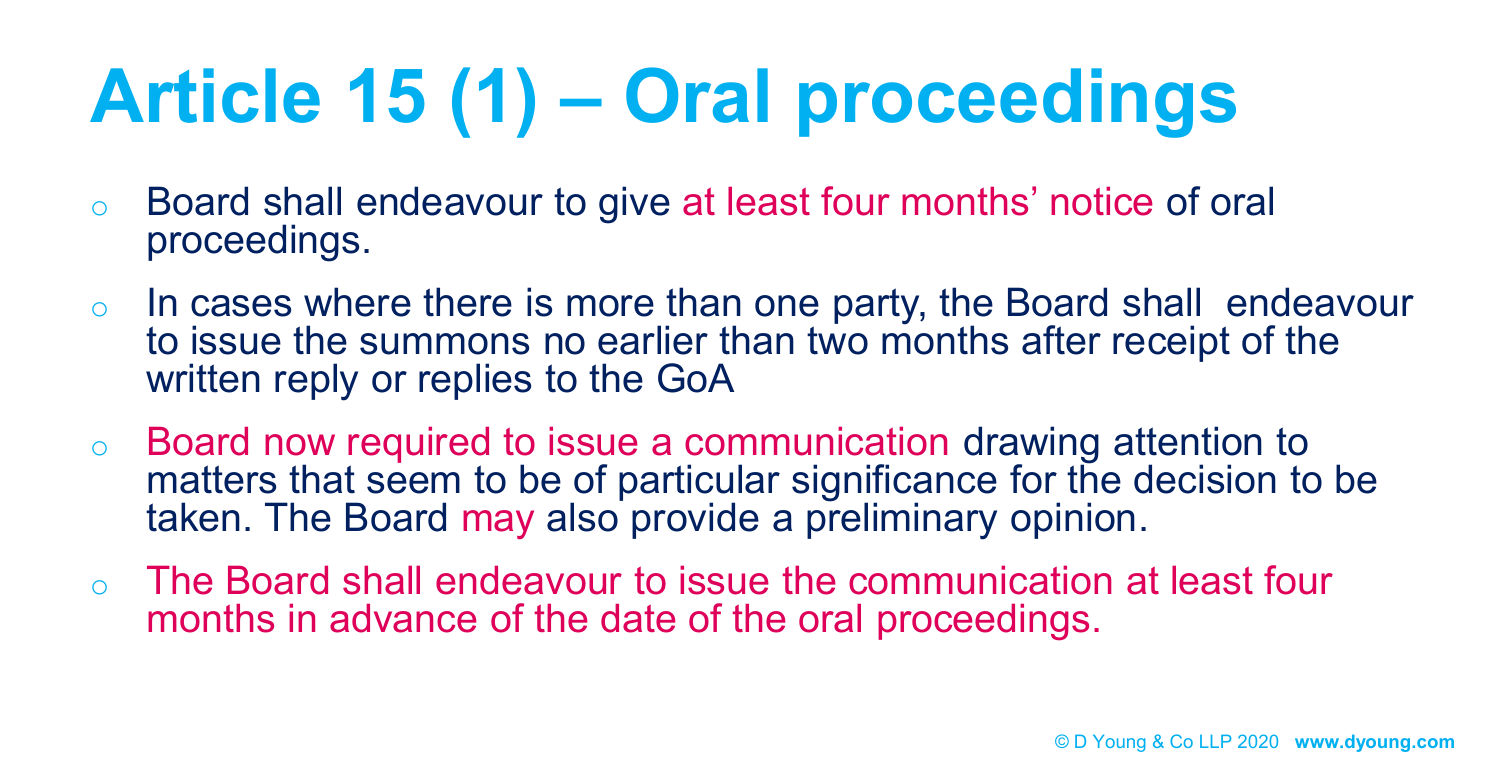## **Article15(7) - Abridged Decisions**

- $\circ$  The reasons for the decision, or parts thereof, may, with the explicit consent of the parties, be put in writing in abridged form.
- $\circ$  Third party or a court can object
- $\circ$  If the Board agrees with the finding of the department which issued the decision under appeal, on one or more issues, and with the reasons given for it in the decision under appeal, the Board may put the reasons for its decision in abridged form in respect of that issue.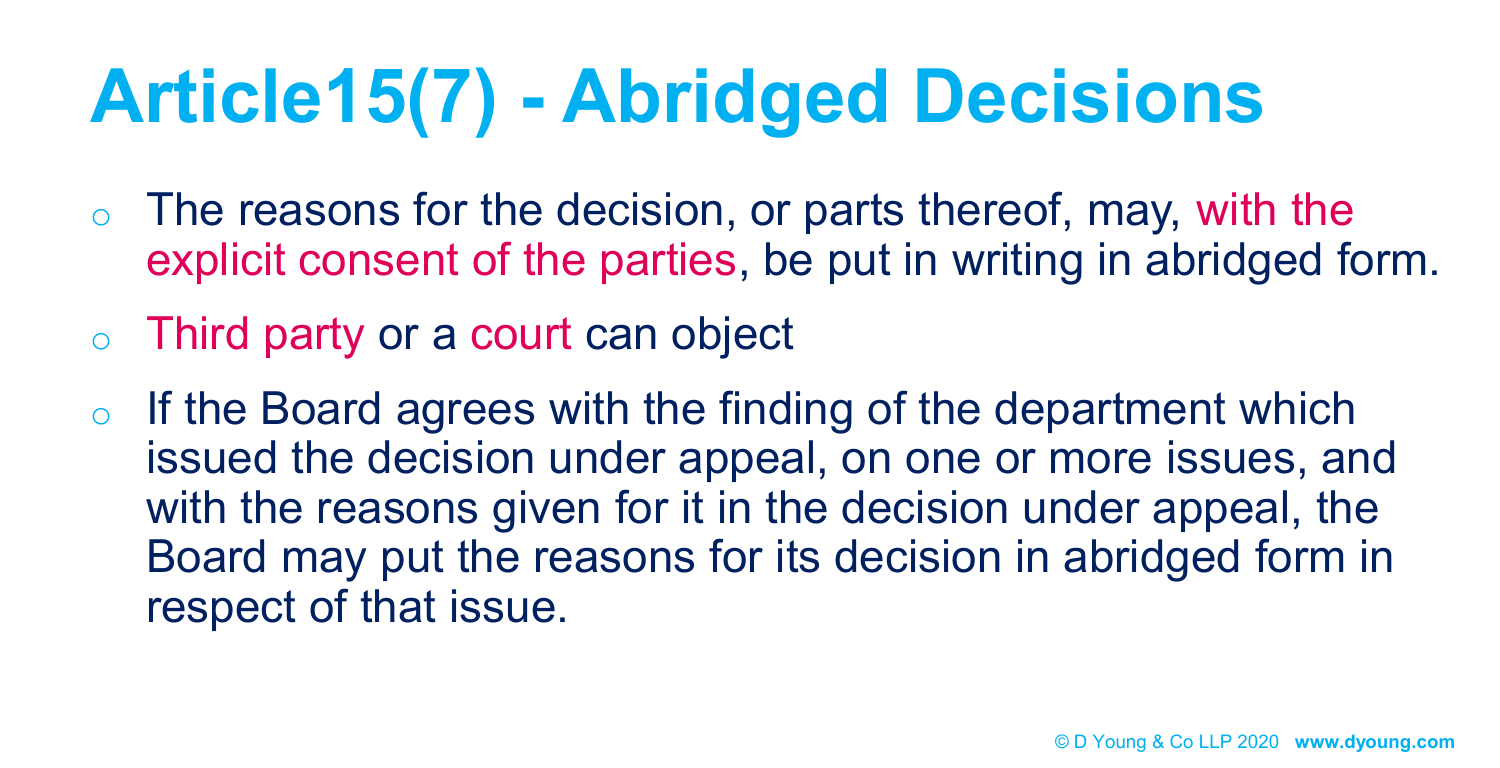#### **Decision within 3 months of OP**

The Board will aim to issue a Decision within 3 months of the oral proceedings, and if it is unable to do so it will inform the parties of when the decision will be despatched.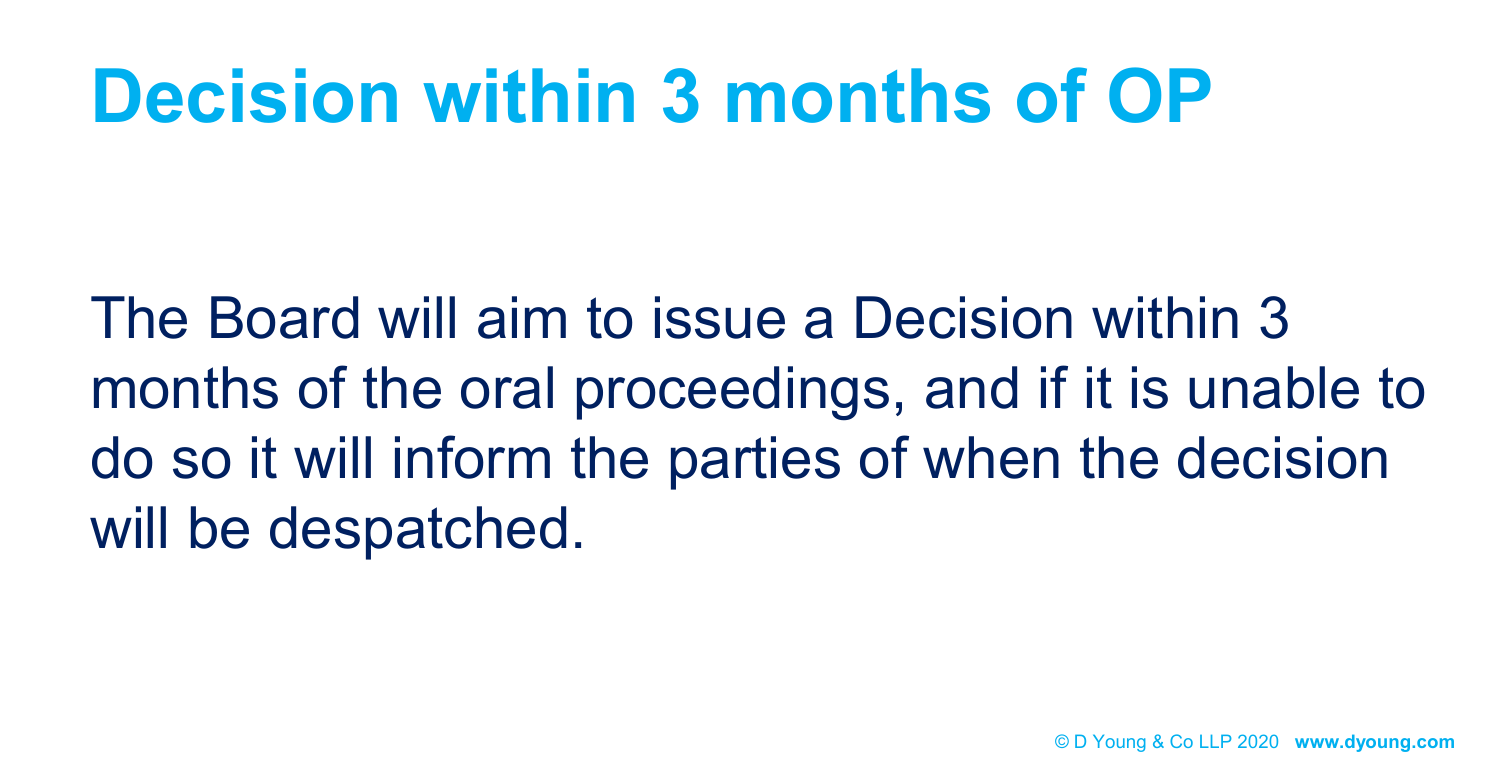#### **Transitional Provisions**

- $\circ$  New article 12(4) to (6) RPBA in the first stage described above will not apply to any GoA filed before 1 January 2020 or response thereto filed in due time.
- o New Article 13(2) RPBA in the third stage discussed above will not apply if the summons or Rule 100(2) EPC communication was notified before 1 January 2020.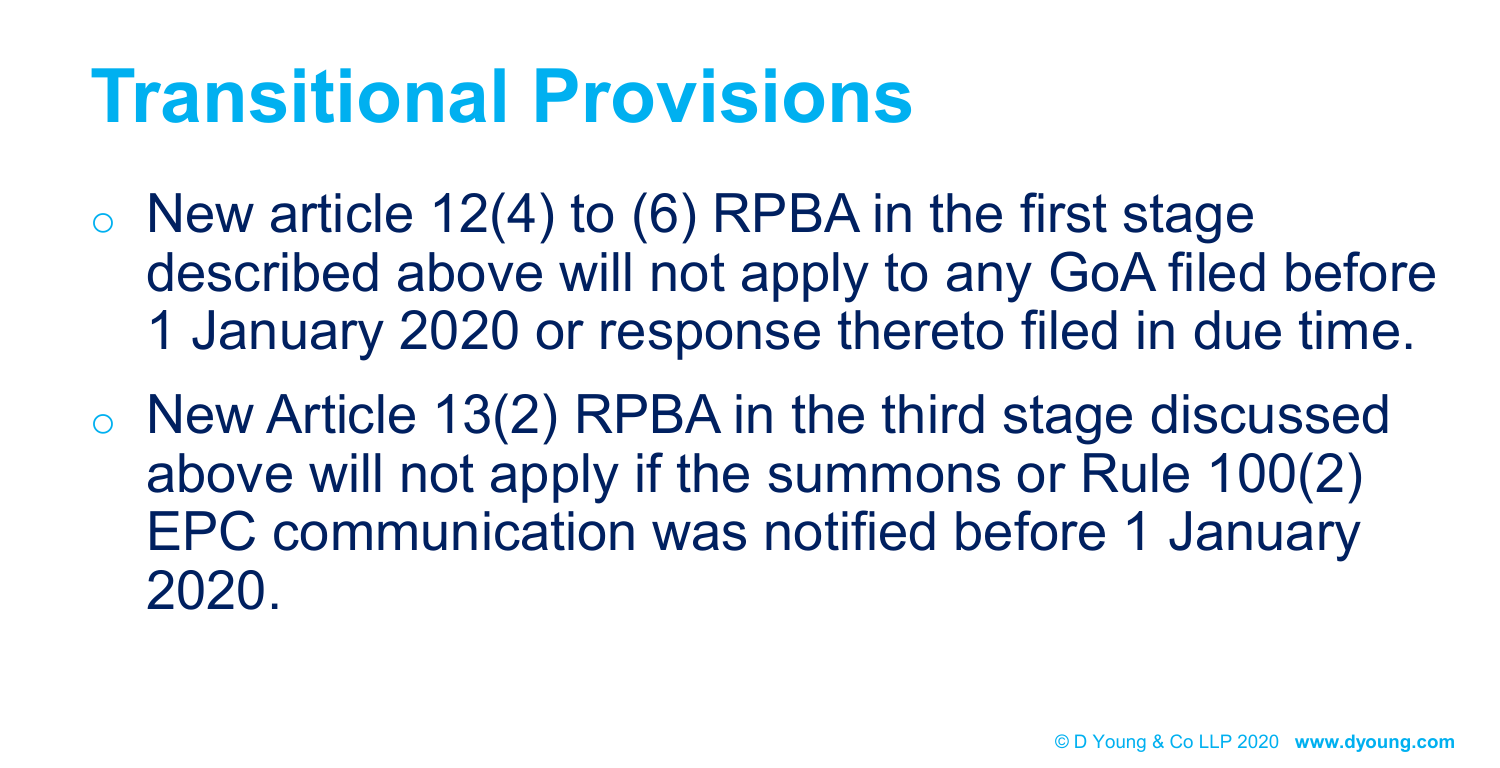## **Take Home Messages – first instance**

- o File complete case at first instance including all reasonable claim requests, evidence and arguments
- $\circ$  If filing documents late in first instance take time to set out all arguments for admissibility
- $\circ$  Review minutes of oral proceedings request correction if necessary
- $\circ$  Review pending opposition/appeal cases now consider whether any additional claim requests, data, citations etc can be filed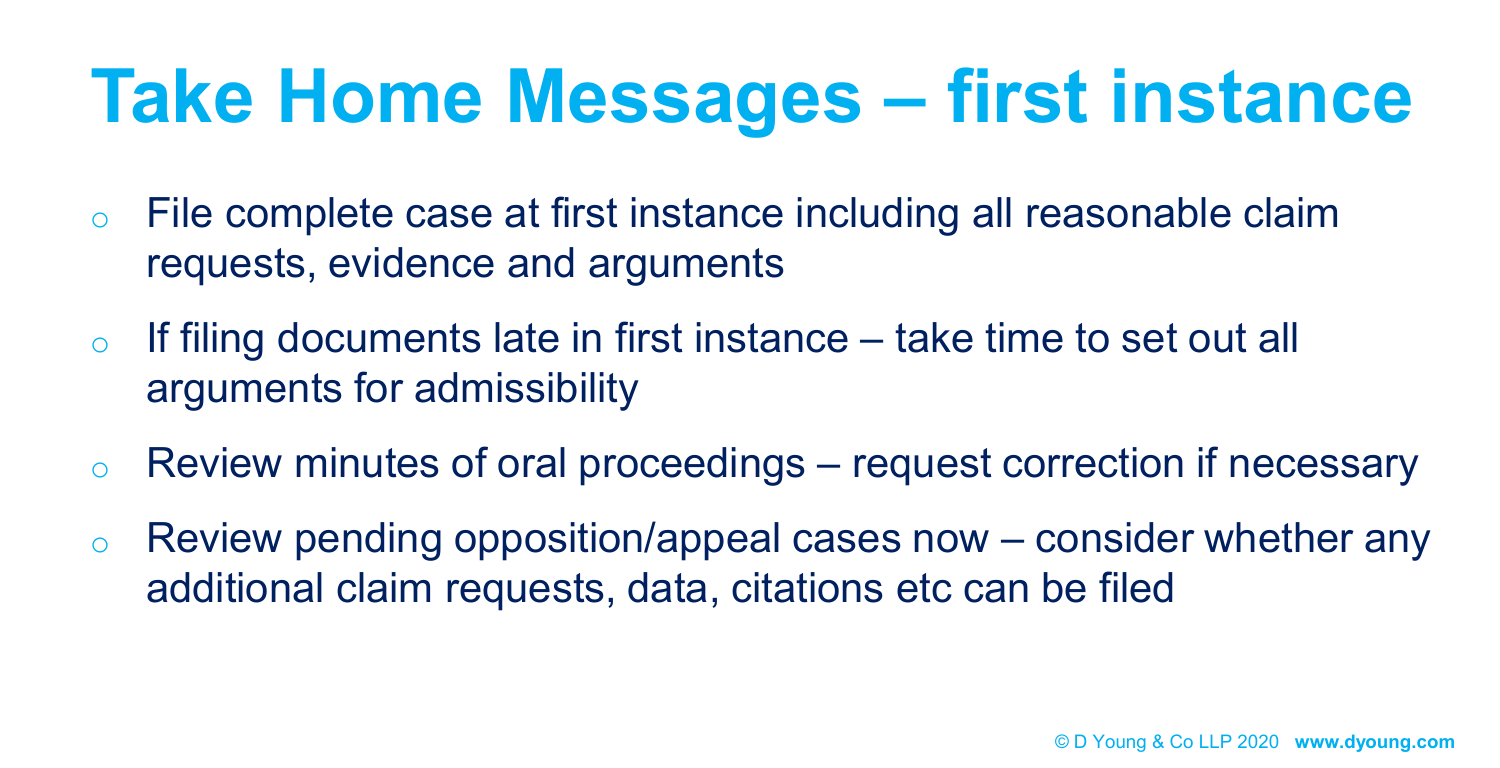## **Take Home Messages - Appeal**

- $\circ$  Justify all amendments to the case why was it not possible to submit earlier, why they address outstanding issues, why they do not give rise to new objections
- $\circ$  Convergent approach the later in an appeal an amendment to the case is submitted the less likely it is to be admitted – look at requirements for admittance at each stage – provide appropriate level of justification
- o Consider the implications of abridged decisions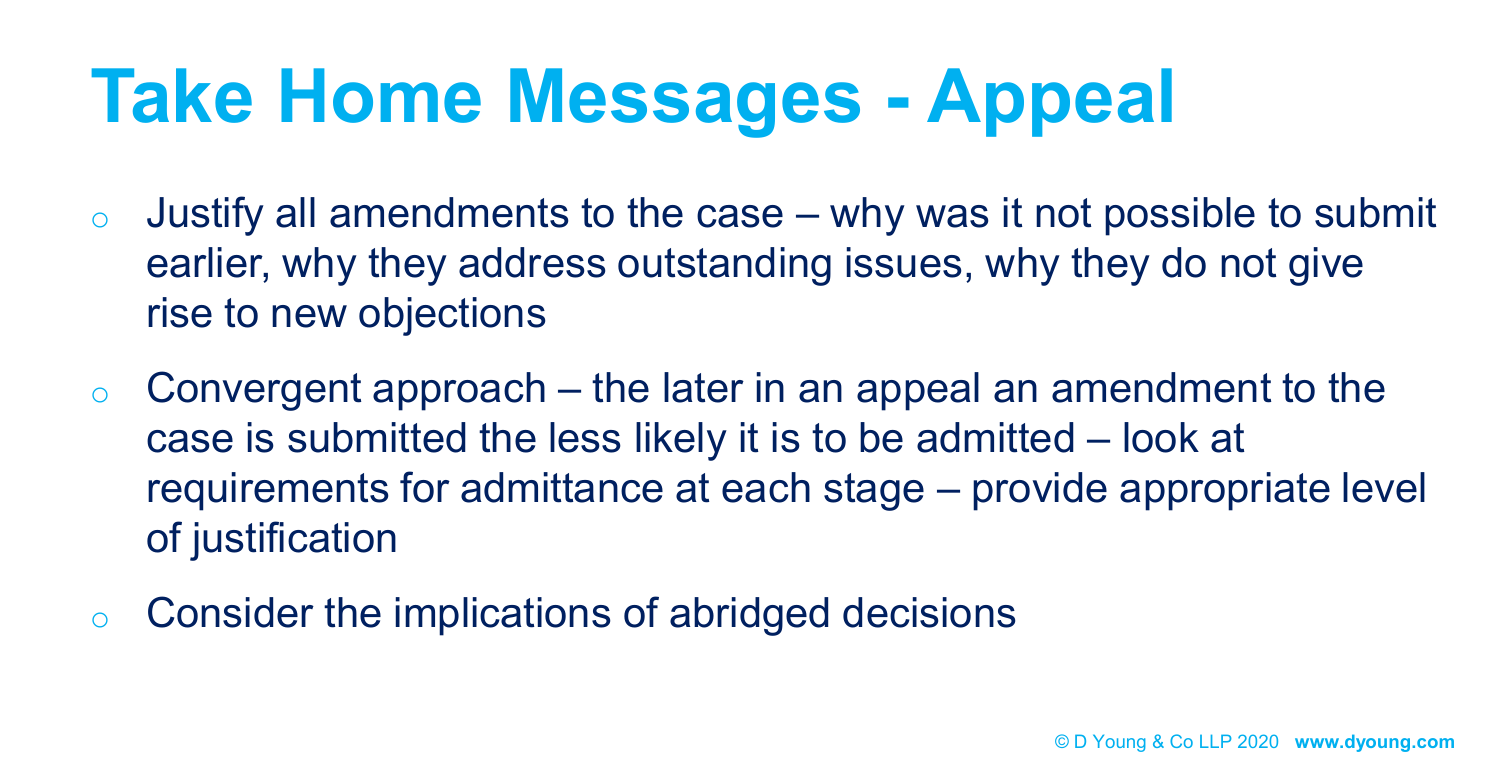#### **Enlarged Board of Appeal Decision G2/19**

○ Third Party Right to Oral Proceedings ○ Location of Board of Appeal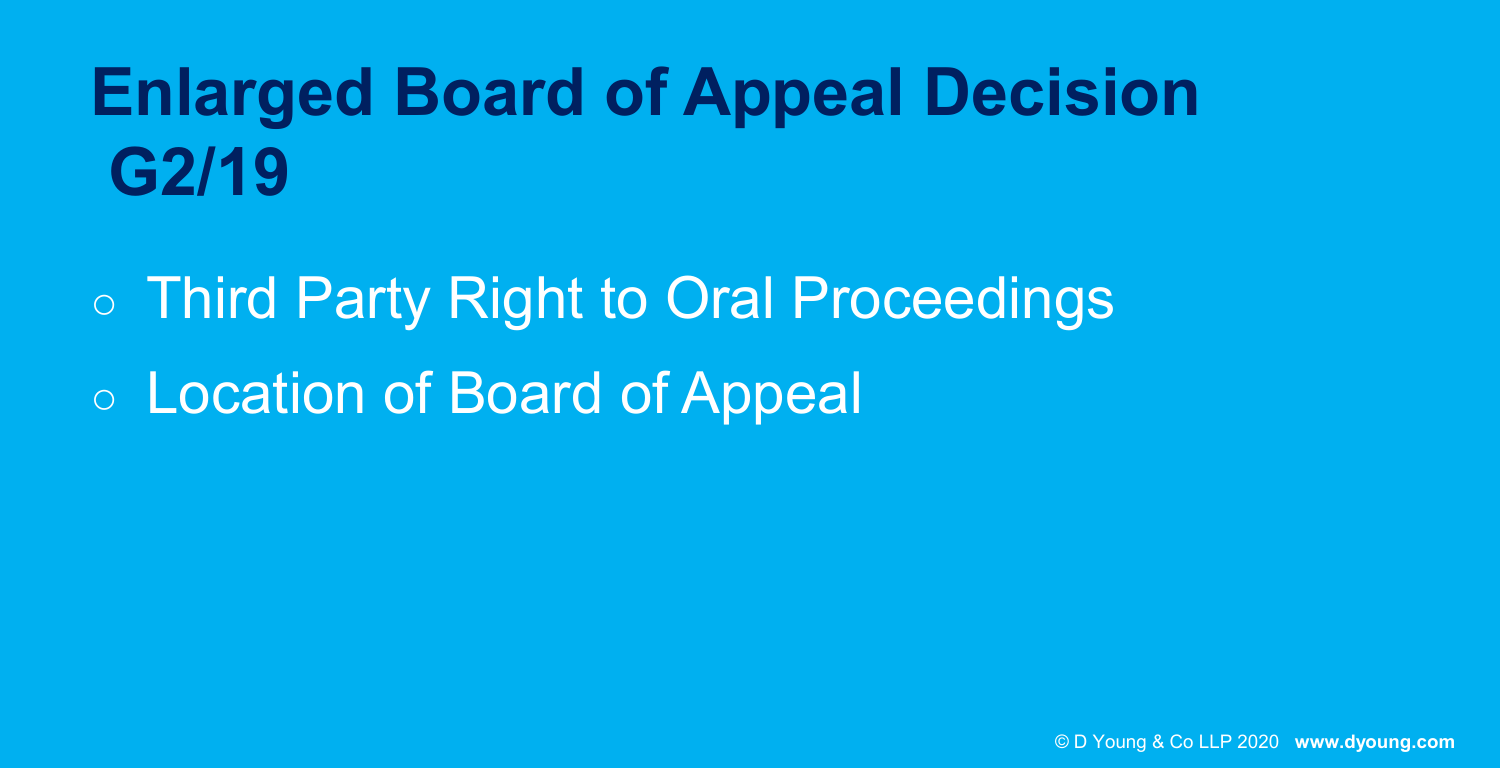## **Board of Appeal in T0831/17**

Questions referred to the Enlarged Board:

1. In appeal proceedings, is the right to oral proceedings under Article 116 EPC limited if the appeal is manifestly inadmissible?

2. If the answer to the first question is yes, is an appeal against the grant of a patent filed by a third party within the meaning of Article 115 EPC, relying on the argument that there is no alternative legal remedy under the EPC against the examining division's decision to disregard its observations concerning an alleged infringement of Article 84 EPC, such a case of an appeal which is manifestly inadmissible?

3. If the answer to either of the first two questions is no, can a board hold oral proceedings in Haar without infringing Article 116 EPC if the appellant objects to this site as not being in conformity with the EPC and requests that the oral proceedings be held in Munich instead?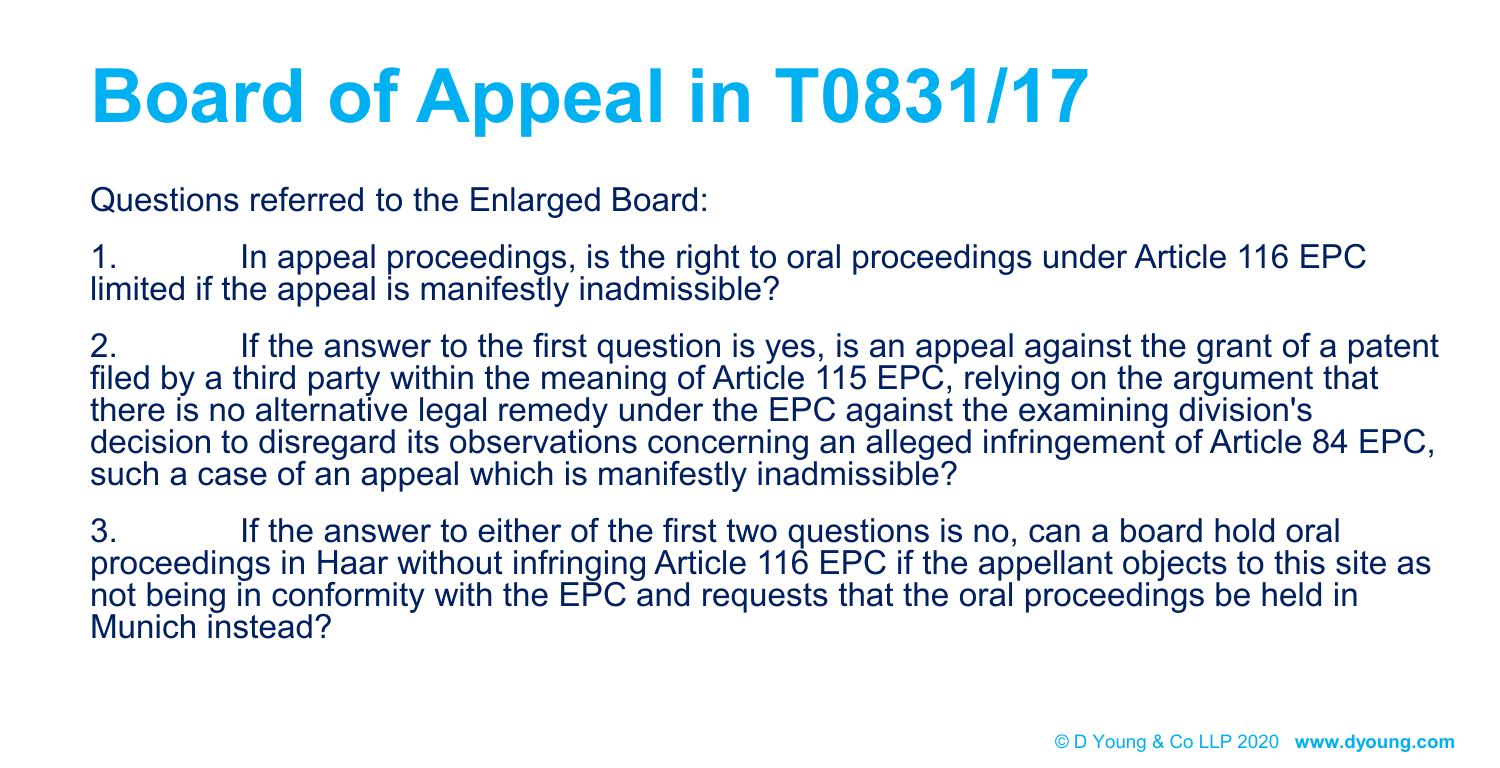### **Enlarged Board Answers:**

1. A third party within the meaning of Article 115 EPC who has filed an appeal against a decision to grant a European patent has no right to have its request for an order that examination proceedings in respect of the European patent are re-opened for the purpose of removing allegedly unclear claims (Article 84 EPC) heard at oral proceedings before a board of appeal of the European Patent Office. An appeal filed in such a way has no suspensive effect.

2. Oral proceedings before the boards of appeal at their site in Haar do not infringe Articles 113(1) and 116(1) EPC.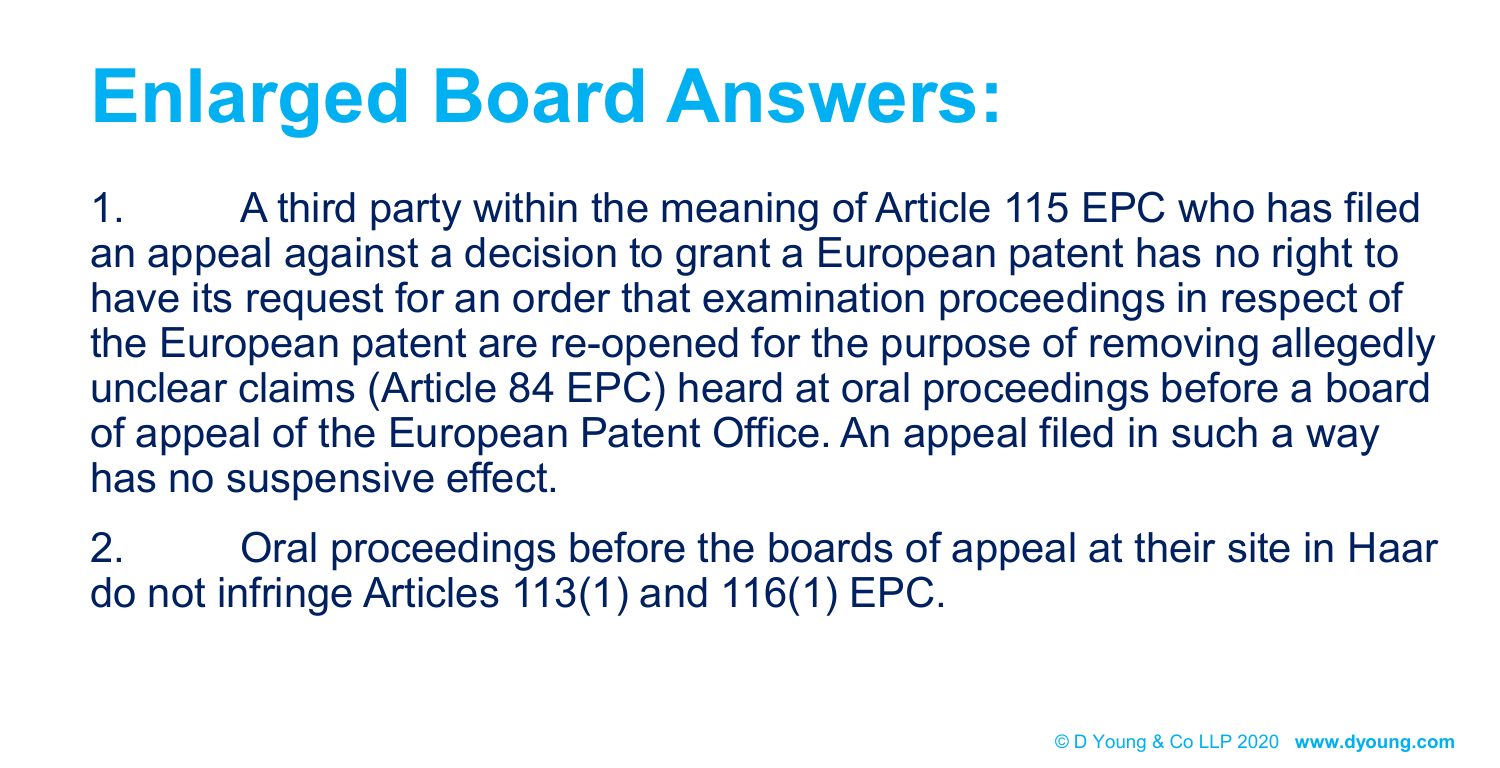# **No Appeal by third party re Clarity**

- $\circ$  First answer relates to situation where a third party files an appeal against a decision to grant the patent on the basis that the claims lack clarity.
- o Enlarged Board has decided that such a third party does not have the right to be heard at oral proceedings before the Board of Appeal.
- $\circ$  Referred to G3/14 un-amended claims cannot be examined post grant
- $\circ$  Also referred to G1/97 and held such an appeal is inadmissible can be immediately rejected in writing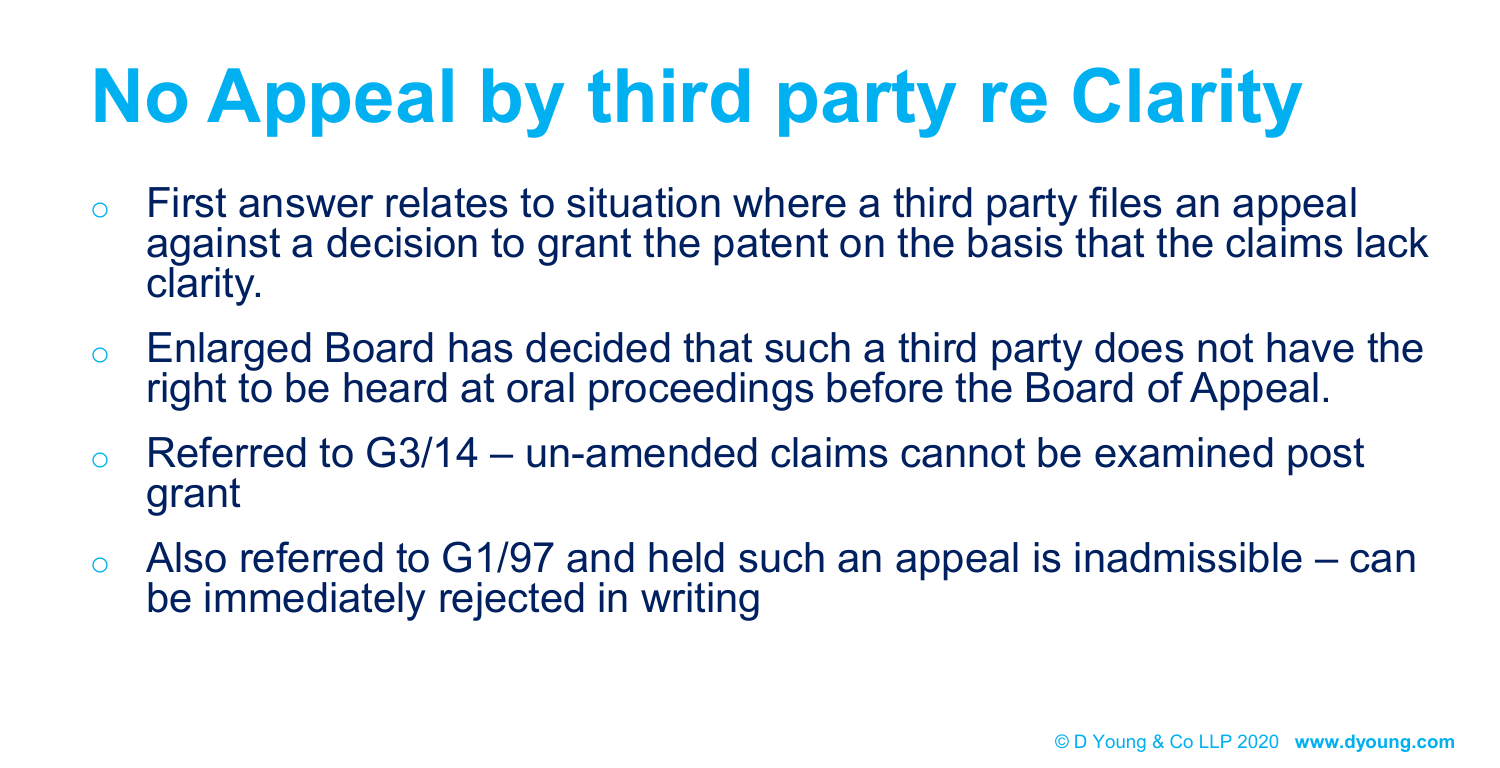## **Appeal Board in Haar**

- o Enlarged board ruled holding oral proceedings in Haar does not infringe a party's right to be heard and that a perceived inconvenience does not injure the right to be heard.
- o Article 6(2) EPC, states "The European Patent Office shall be located in Munich. It shall have a branch at the Hague."
- $\circ$  Enlarged board held that main EPO body responsible for granting patents is in Munich  $\Rightarrow$  Article 6(2) requirements met
- o Separation of first instance and Appeal Board maintains independence
- o Haar "only located slightly outside the boundaries of the city of Munich".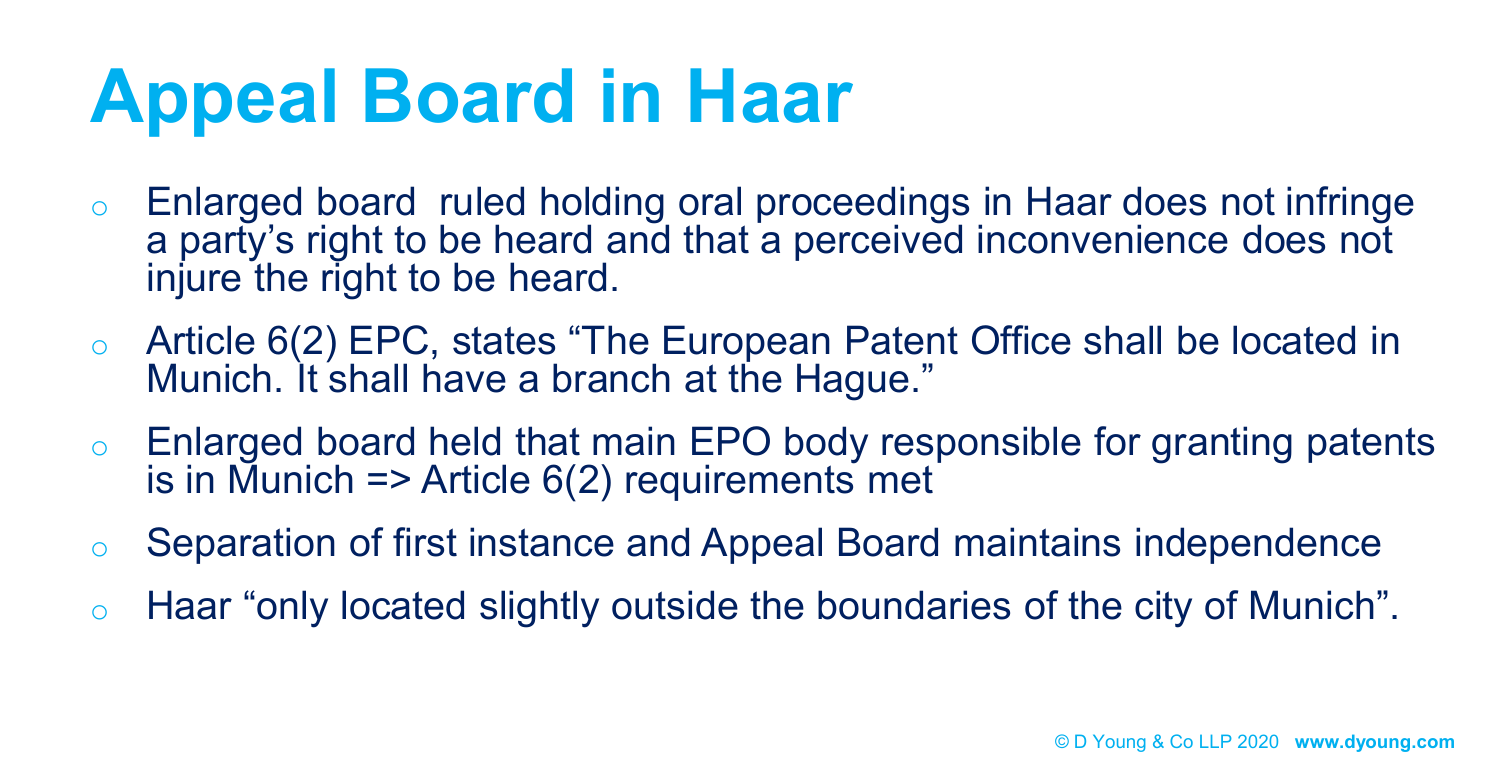## **Enlarged Board Referral G3/19**

○ Patentability of plants produced by essentially biological processes

○ Referral by President following T1063/18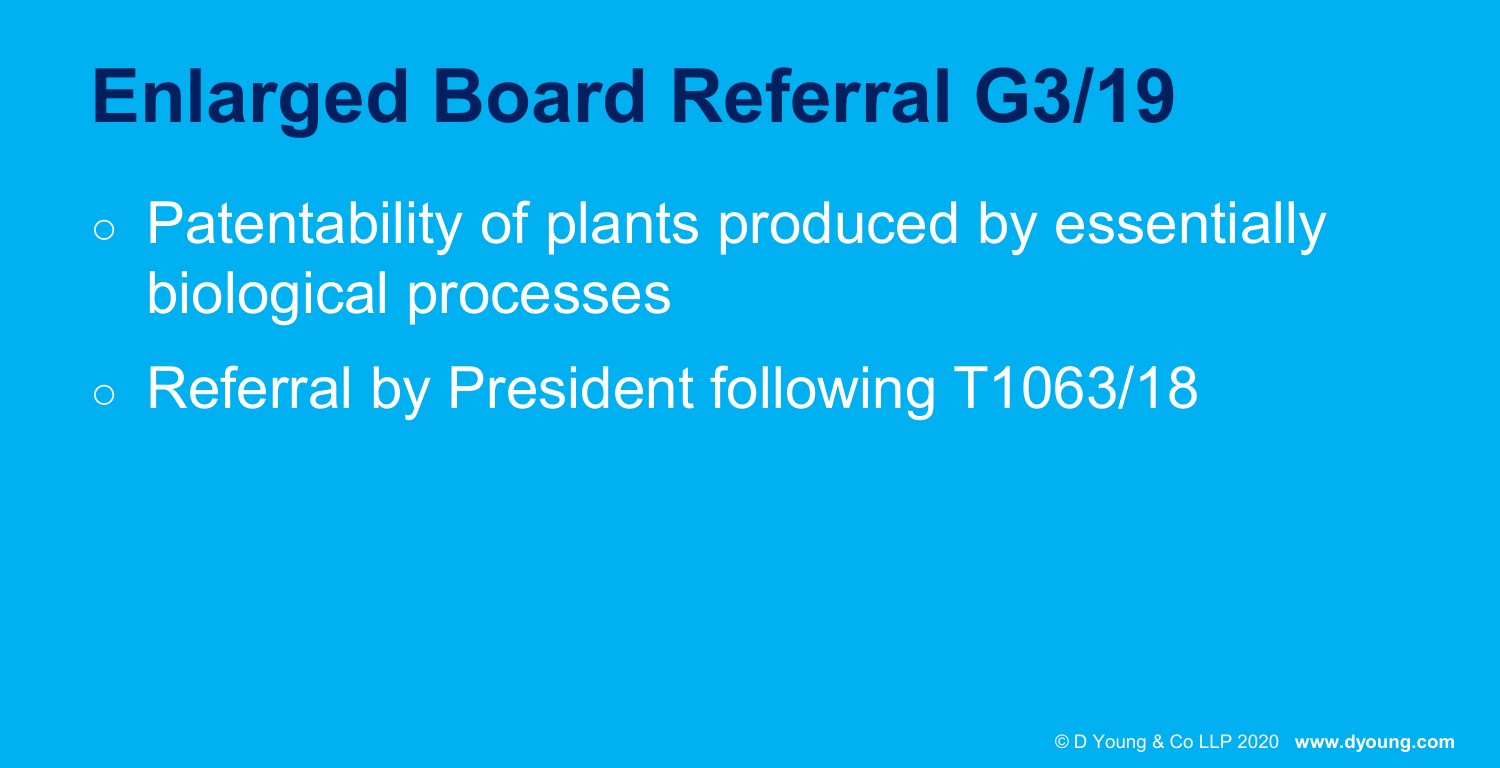## **G3/19 - Background**

- o Article 53 (b): European patents shall not be granted in respect of: plant or animal varieties or essentially biological processes for the production of plants or animals; this provision shall not apply to microbiological processes or the products thereof.
- o G2/13 and G2/12 the so-called "Broccoli and Tomatoes II" decisions from 2015 held that although essentially biological processes for the production of plants are patent-ineligible according to Article 53(b) EPC, the products of such processes are not ineligible just because the processes themselves are not patentable.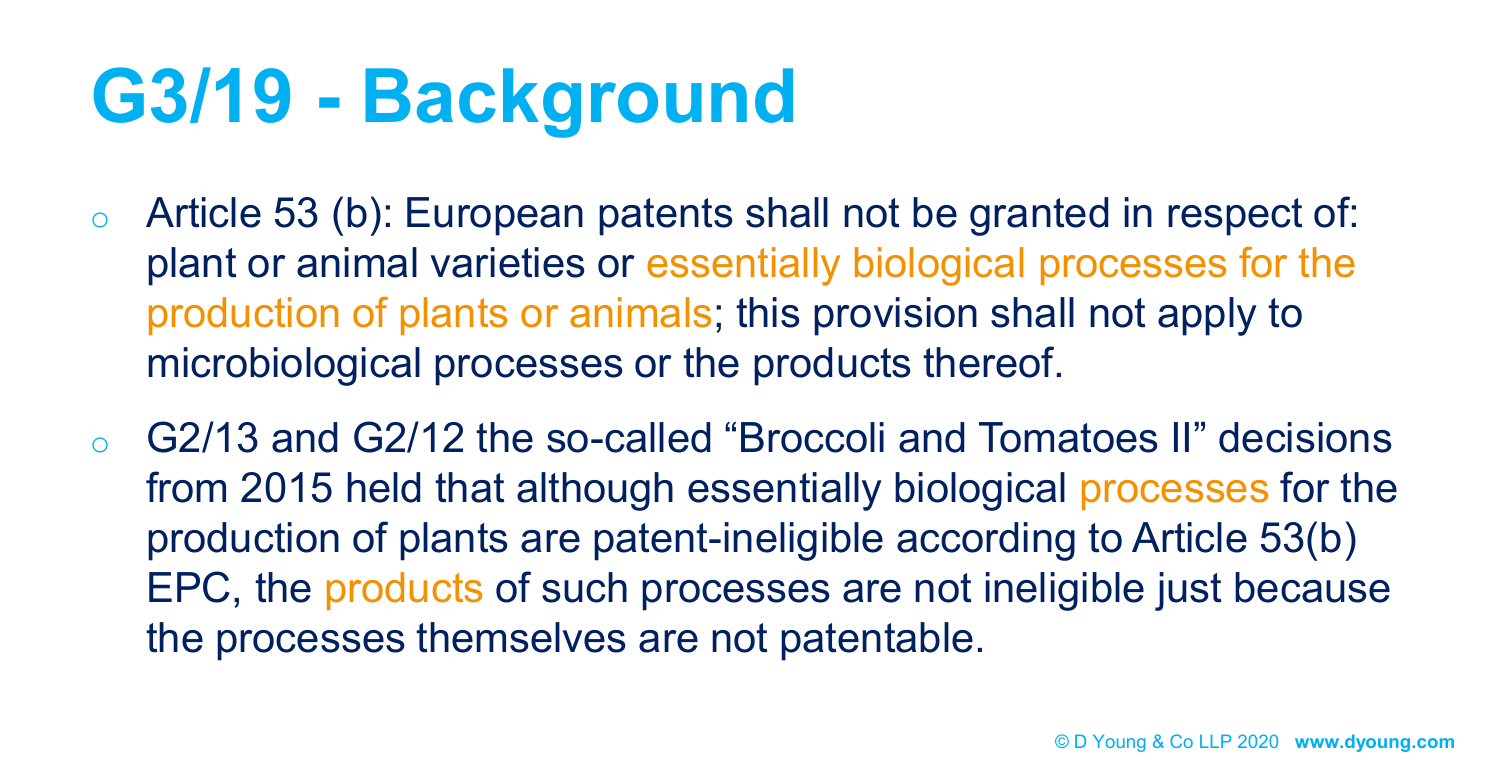# **G3/19 - Background**

o Subsequently in 2017, Rule 28(2) EPC:

Under Article 53(b), European patents shall not be granted in respect of plants or animals exclusively obtained by means of an essentially biological process.

- o Examiners began requesting amendments to include disclaimers to plants exclusively obtained by means of an essentially biological process.
- Conflict with G2/13 and G2/12?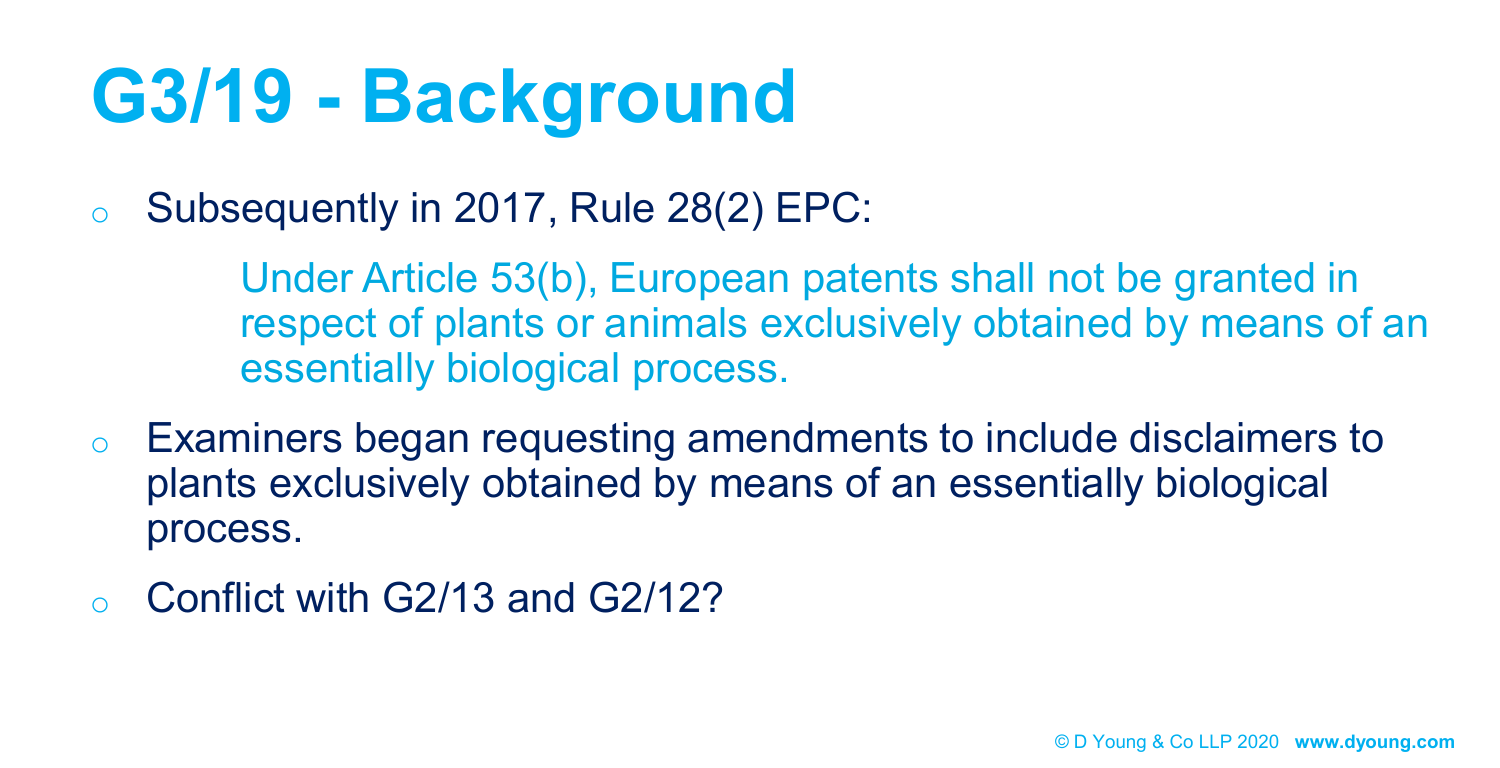#### **T1063/18**

- $\circ$  T1063/18 then held Rule 28(2) EPC invalid as in conflict with Article 53(b) in light of Broccoli/Tomatoes II.
- The Board in case T2734/18 also came to the same conclusion.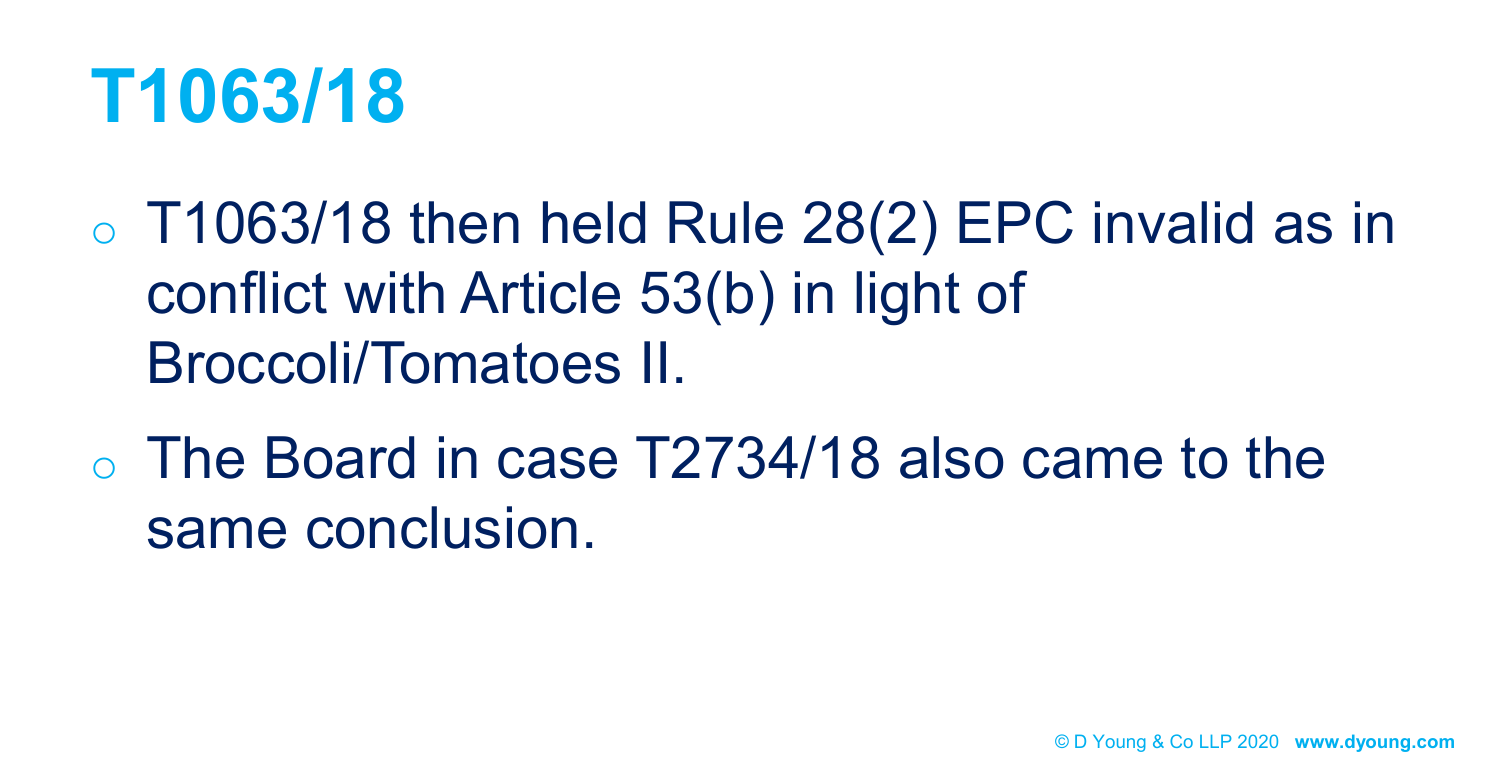## **Questions referred by President**

- $\circ$  Having regard to Article 164(2) EPC, can the meaning and scope of Article 53 EPC be clarified in the Implementing Regulations to the EPC without this clarification being a priori limited by the interpretation of said article given in an earlier decision of the boards of appeal or the Enlarged Board of Appeal?
- $\circ$  If the answer to question 1 is yes, is the exclusion from patentability of plants and animals exclusively obtained by means of an essentially biological process pursuant to Rule 28(2) EPC in conformity with Article 53(b) EPC which neither explicitly excludes nor explicitly allows said subject-matter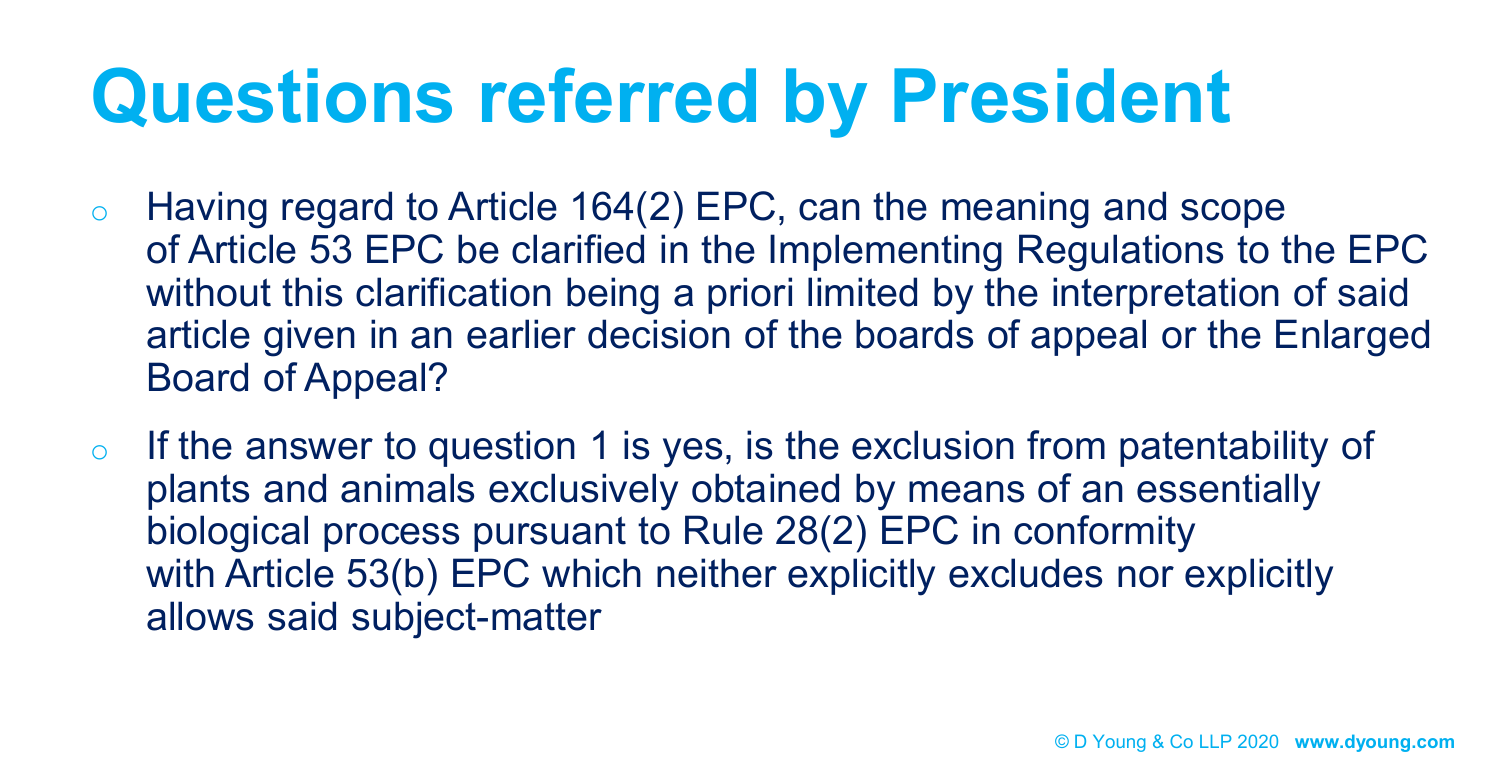# **Stay of Proceedings**

- o All proceedings before the EPO examining and opposition divisions in which the **decision depends entirely on the outcome of the Enlarged Board of Appeal's decision** will be stayed *ex officio* until the Enlarged Board of Appeal issues its decision
- $\circ$  EPO currently appears to be taking a very conservative approach  $$ applications including any claims directed to plants including mutations being stayed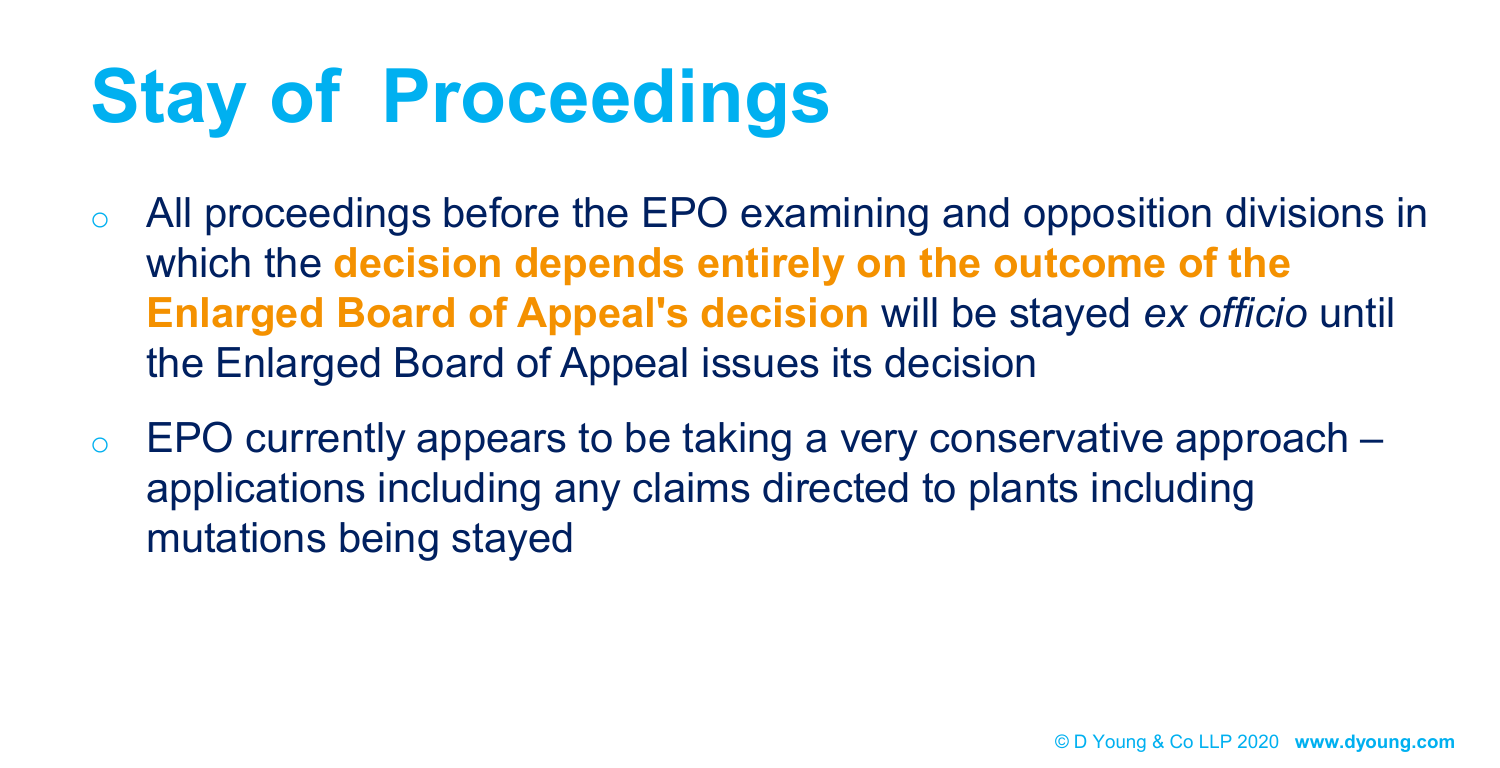# **Options for applicants re Stay**

- o Accept stay for non-time sensitive cases
- o Limit to method claims (including technical features)
- o Plant cell claims?

o File divisional application directed to plants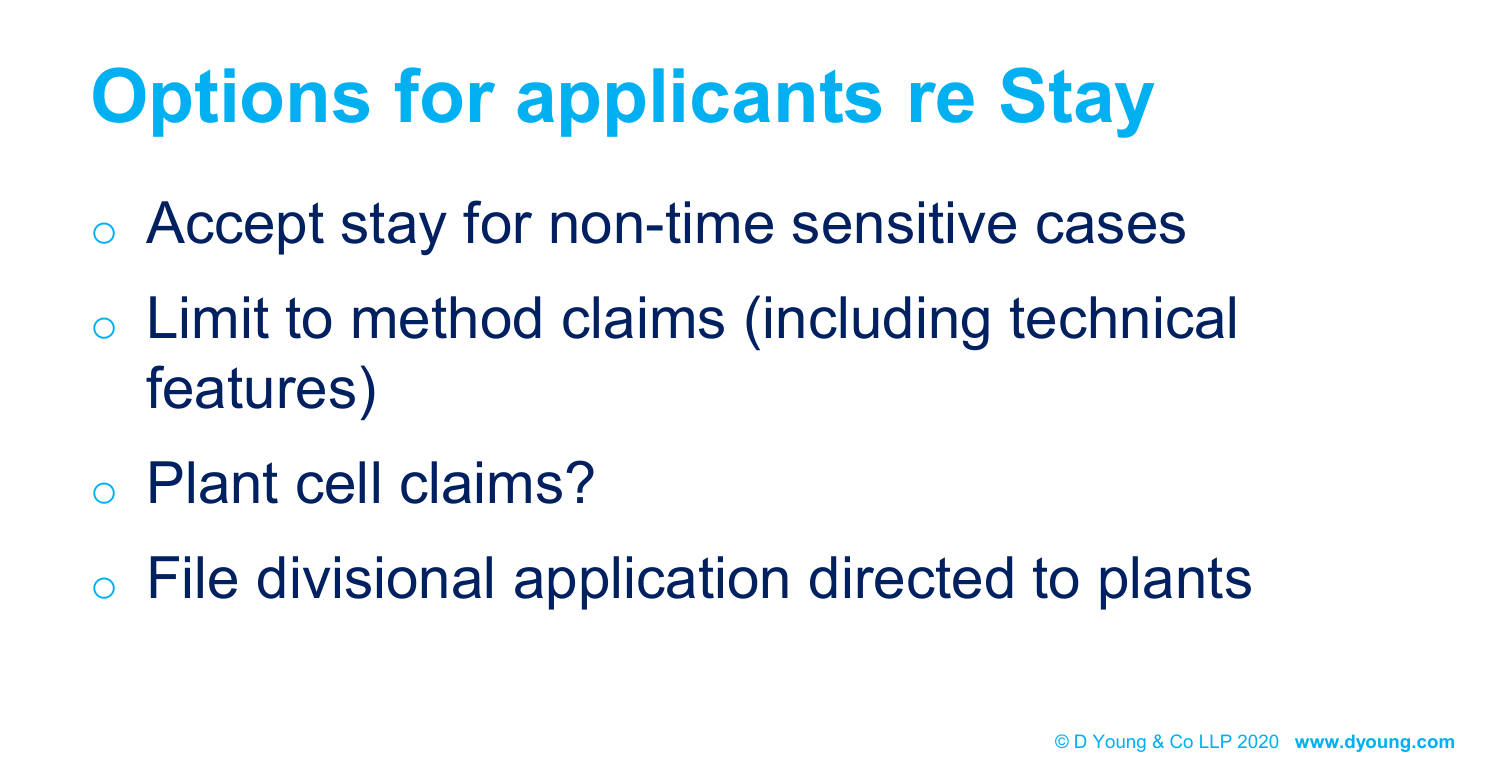## **Enlarged Board Referral G1/19**

- Patentable inventions: simulation methods
- Referral from the Board of Appeal in T 489/14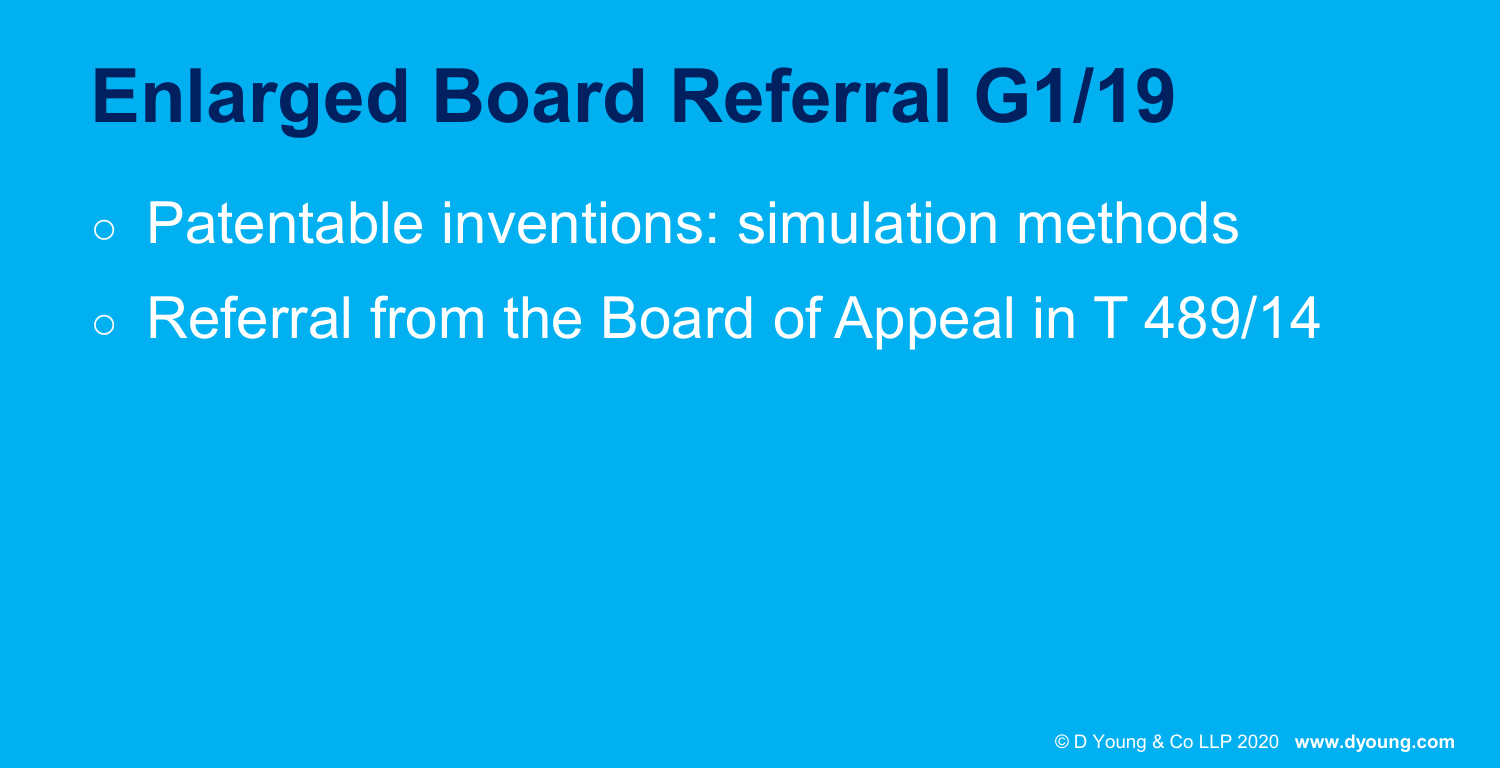## **G1/19 – Background**

- o According to the practice of the EPO for unpatentable subject matter: mental acts, business methods, mathematical methods, computer programs and other aspects deemed "non-technical" by the EPO cannot as such contribute to an inventive step.
- o Simulation methods can be difficult to protect at the EPO
- o The claims relate to modelling pedestrian crowd movement in an environment or building
	- o Some claims include the simulation only
	- o Some claims include modifying the environment/building accordingly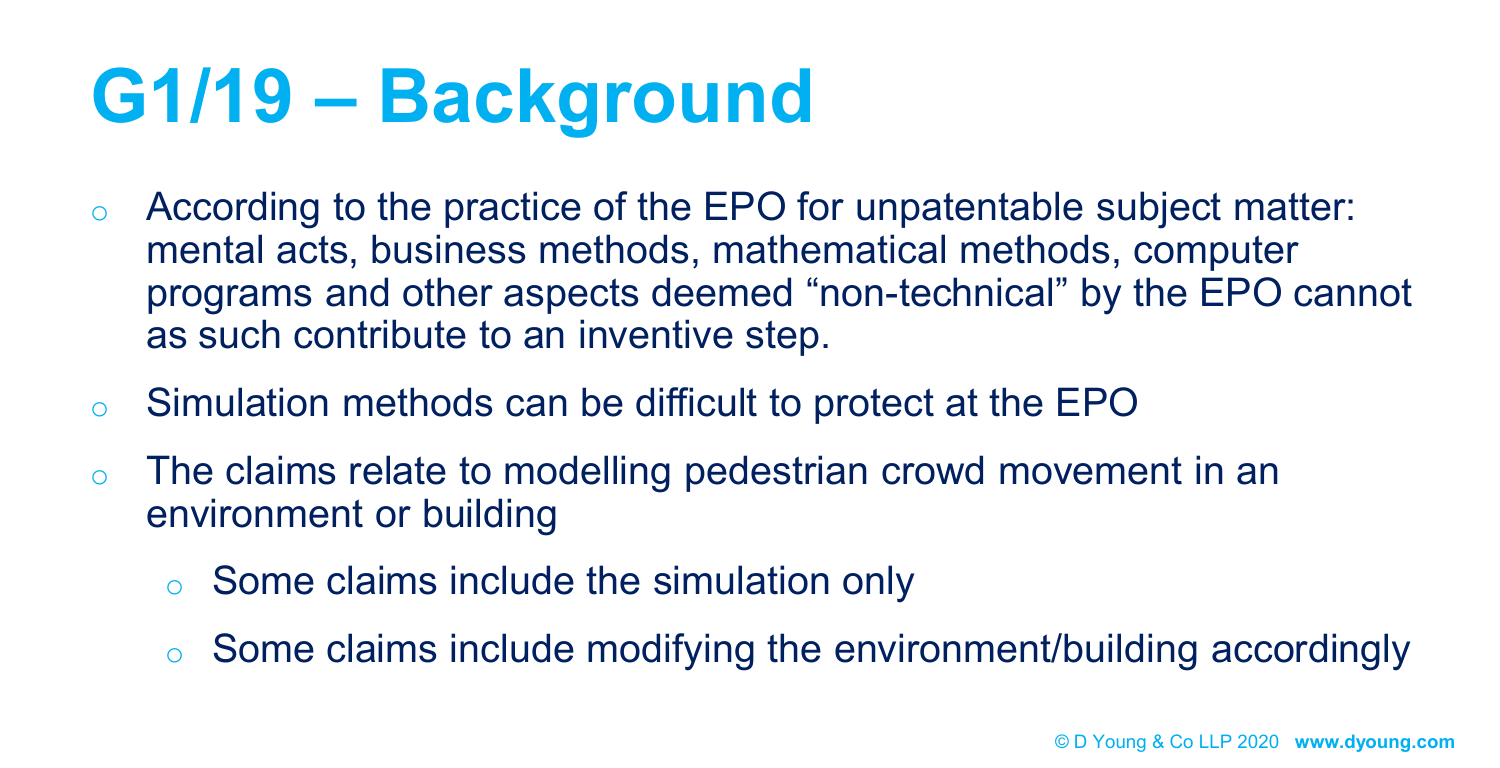# **G1/19 – Background**

- $\circ$  In T 1227/05, the Board of Appeal found that
	- $\circ$  "such simulation methods cannot be denied a technical effect merely on the ground that they do not yet incorporate the physical end product" (Headnote II., emphasis added)
- $\circ$  T489/14 recites: "the Board agrees with the appellant that decision T 1227/05 supports his case. However, the Board is not fully convinced by the decision's reasoning. Its doubts are twofold." (para 15)
	- $\circ$  Here, the validation of the simulation was cognitive where it was in fact technical in T1227/05 (which related to circuit simulation)
	- o The Board also doubts of the relevance of a greater computing speed in assessing the technical character of an invention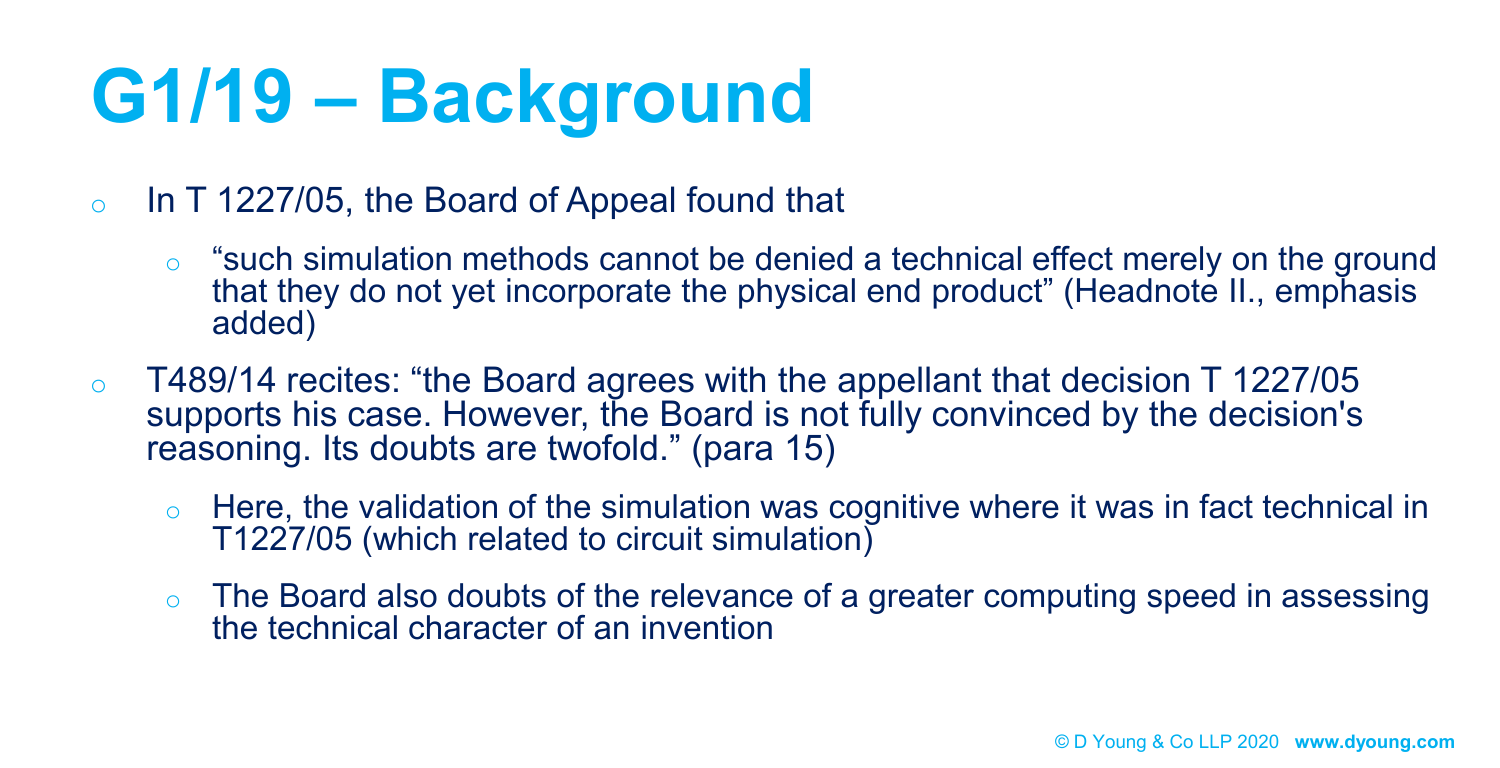## **G1/19 – Background**

#### $\circ$  T489/14 (cont.)

o "Although the Board would tend to consider the subject-matter of claim 1 of the main request to lack inventive step over a generalpurpose computer, it recognises that the approach developed in case T 1227/05 suggests a different finding. That approach has so far not been adopted in a great many decisions of the boards of appeal, but it is the approach which currently prevails in the jurisprudence (see Case Law of the Boards of Appeal, 8th edition, 2016, I.A.2.4.3, under f)). It is also included in Part G, Chapter II, 3.3.2, of the Guidelines for Examination in the EPO (November 2018)." para 17)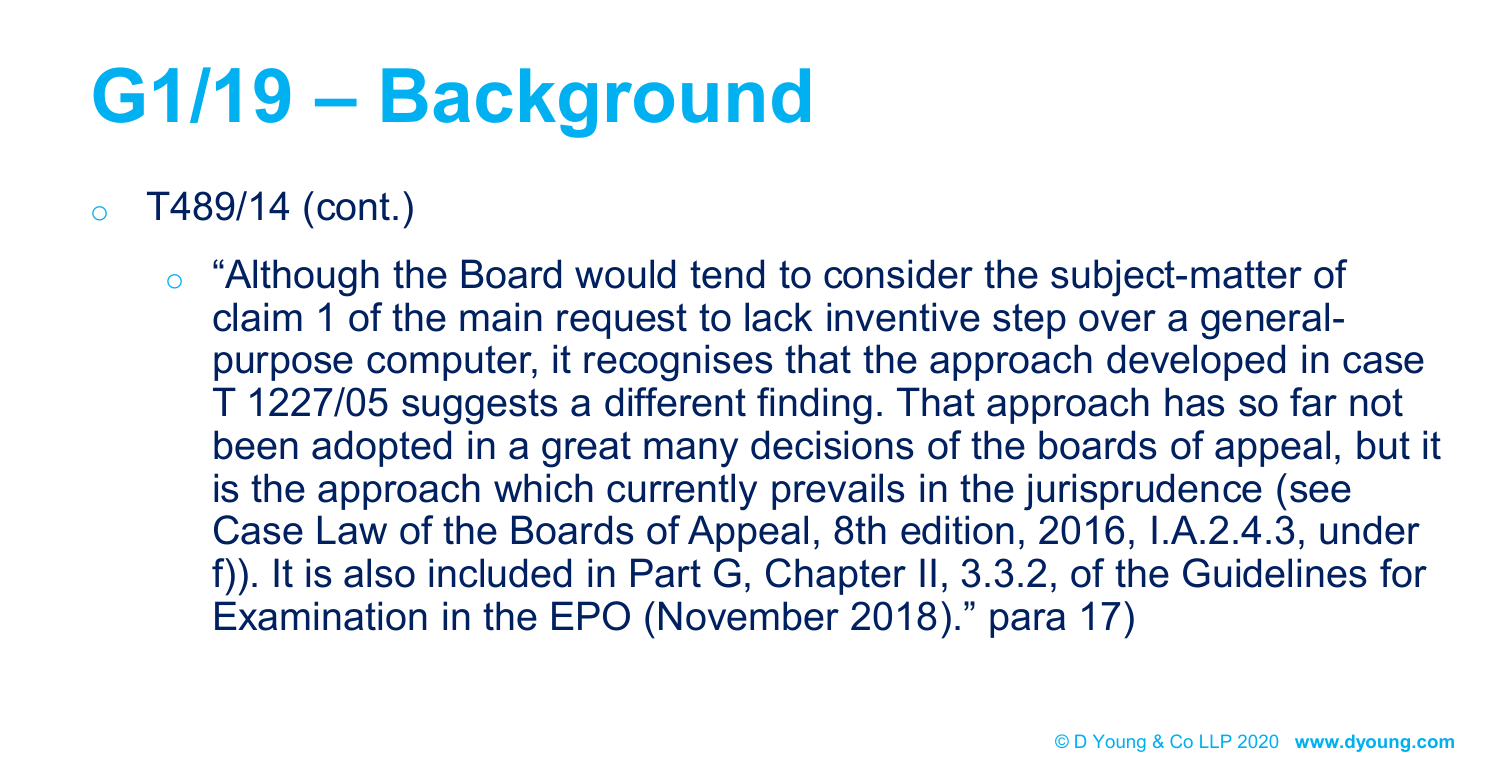# **G 1/19 – Background**

- o Referred questions:
- 1. In the assessment of inventive step, can the computer-implemented simulation of a technical system or process solve a technical problem by producing a technical effect which goes beyond the simulation's implementation on a computer, if the computerimplemented simulation is claimed as such?"
- 2. If the answer to the first question is yes, what are the relevant criteria for assessing whether a computer-implemented simulation claimed as such solves a technical problem? In particular, is it a sufficient condition that the simulation is based, at least in part, on technical principles underlying the simulated system or process?
- 3. What are the answers to the first and second questions if the computer-implemented simulation is claimed as part of a design process, in particular for verifying a design?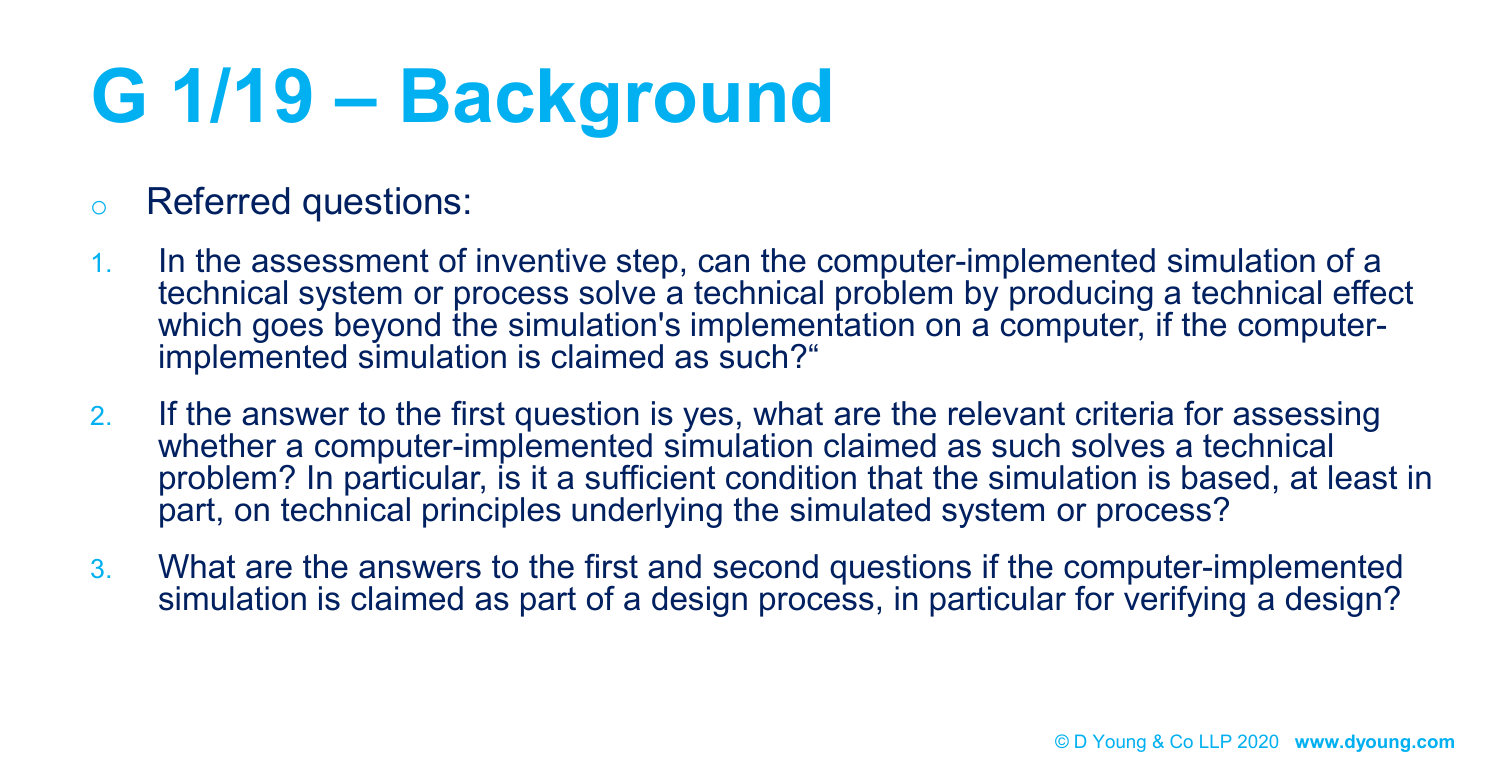#### **Enlarged Board of Appeal Decision G1/18**

- Is an appeal to be treated as not filed or as inadmissible in cases of a failure to pay appeal fee or file notice of appeal in time?
- Relevant to refund of appeal fee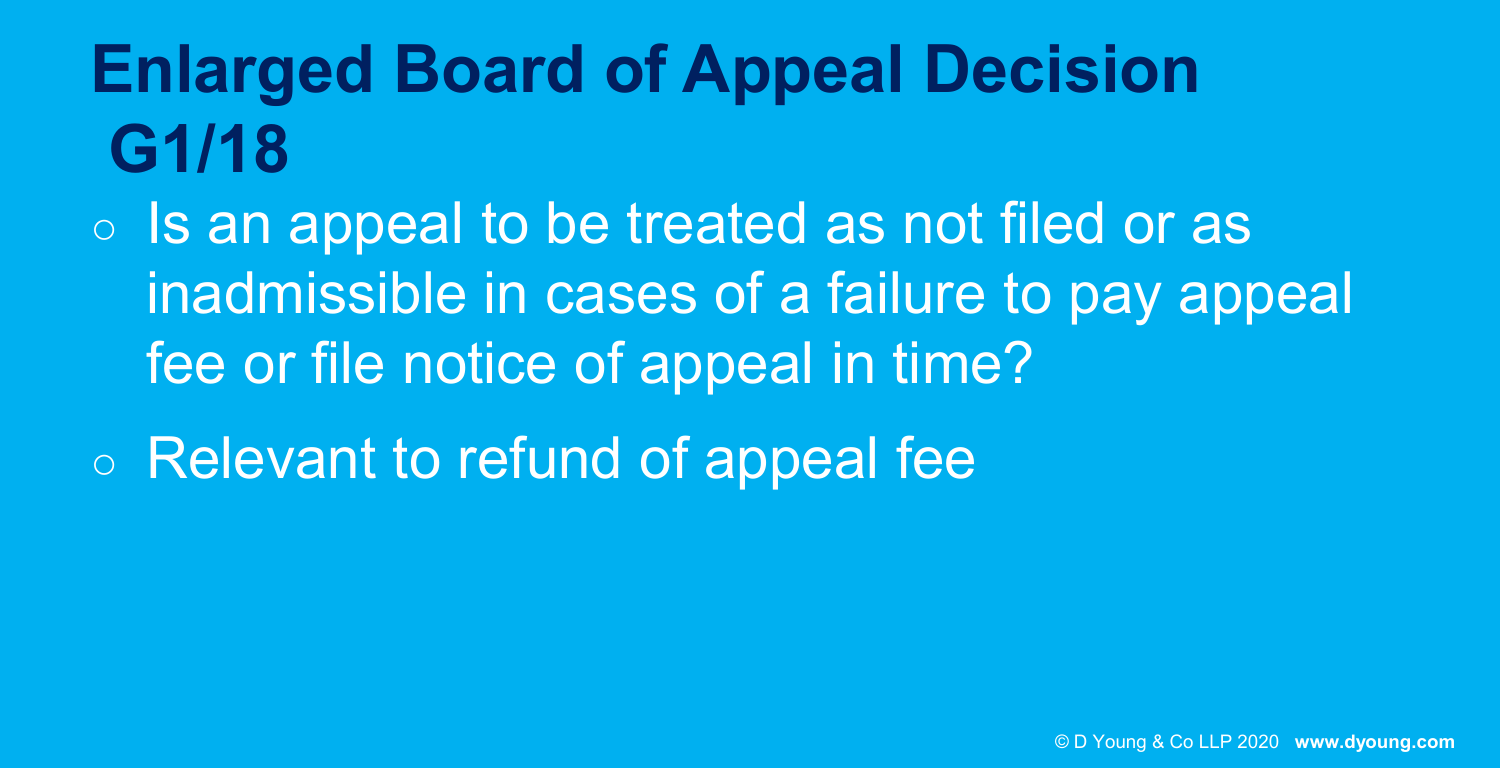

1. An appeal is deemed **not to have been filed** in the following cases:

(a) where notice of appeal was filed within the two-month time limit prescribed in Article 108, first sentence, EPC AND the appeal fee was paid after expiry of that two-month time limit;

(b) where notice of appeal was filed after expiry of the two-month time limit prescribed in Article 108, first sentence, EPC AND the appeal fee was paid after expiry of that two-month time limit;

(c) where the appeal fee was paid within the two-month time limit prescribed in Article 108, first sentence, EPC for filing notice of appeal AND notice of appeal was filed after expiry of that two-month time limit.

2. In the cases referred to in answers 1(a) to (c), reimbursement of the appeal fee is to be ordered ex officio.

3. Where the appeal fee was paid within or after the two-month time limit prescribed in Article 108, first sentence, EPC for filing notice of appeal AND no notice of appeal was filed at all, the appeal fee is to be reimbursed.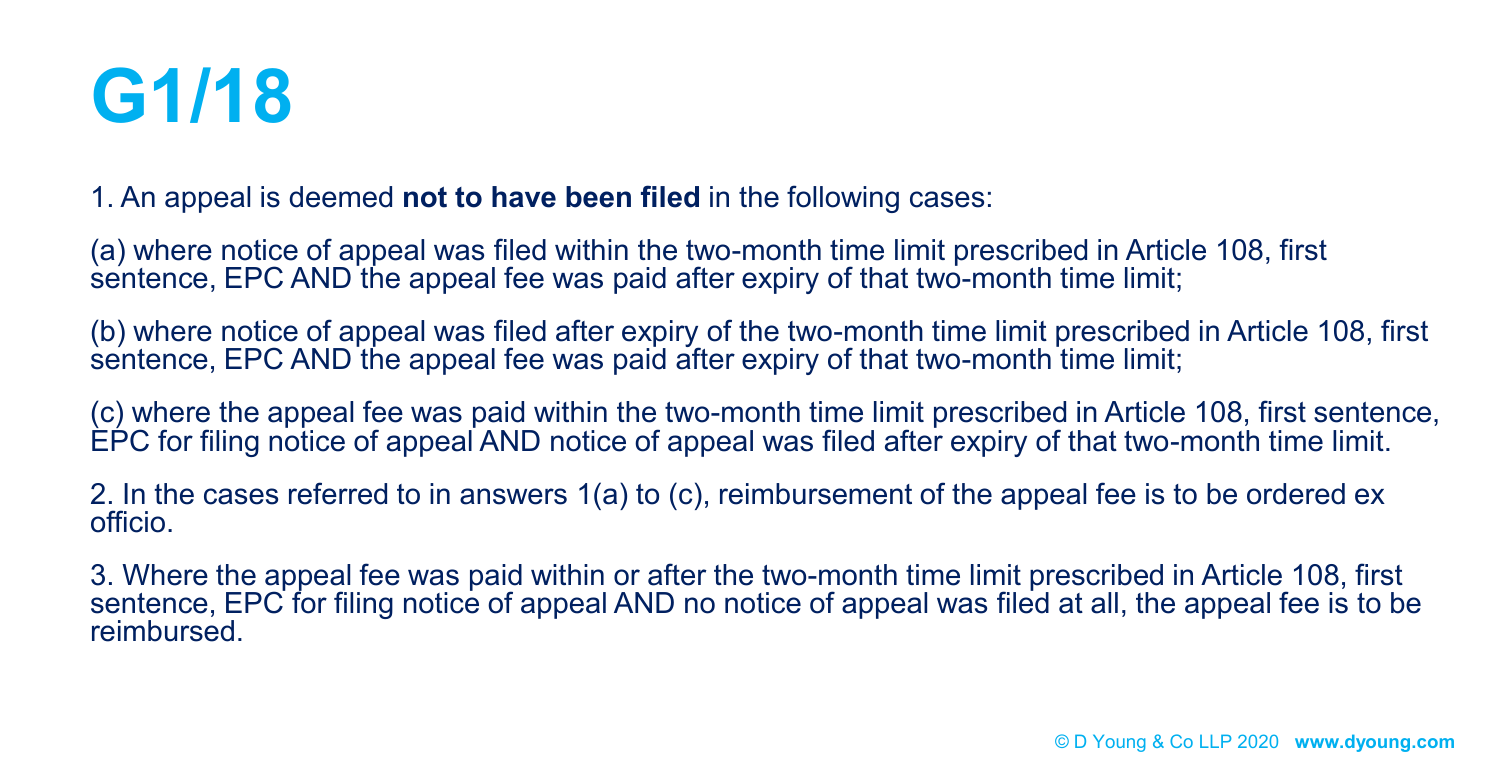#### **T844/18 – CRISPR decision**

○ Change of parties between the priority application and the later application

○ No referral to the Enlarged Board of Appeal

○ Full decision yet to be issued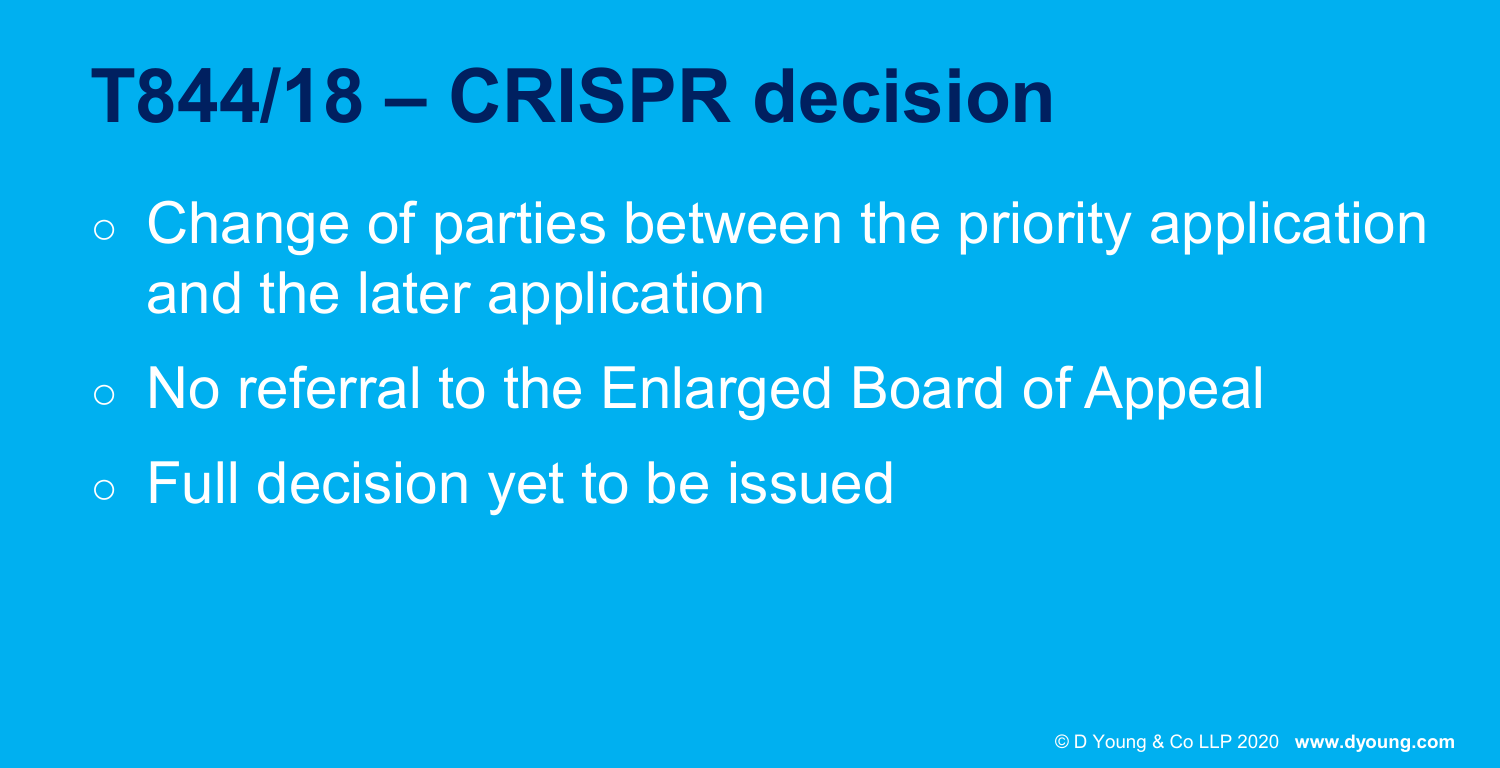## **CRISPR decision – priority claims**

- EP 2771468 relates to the CRISPR gene editing technology
- o Patent revoked for lack of novelty as the priority claim was not found valid by the EPO
- $\circ$  The priority application filed by more parties than the later PCT application (from which the EP application originates)
- $\circ$  No indication of a transfer of rights from the omitted applicant to the remainder of the applicants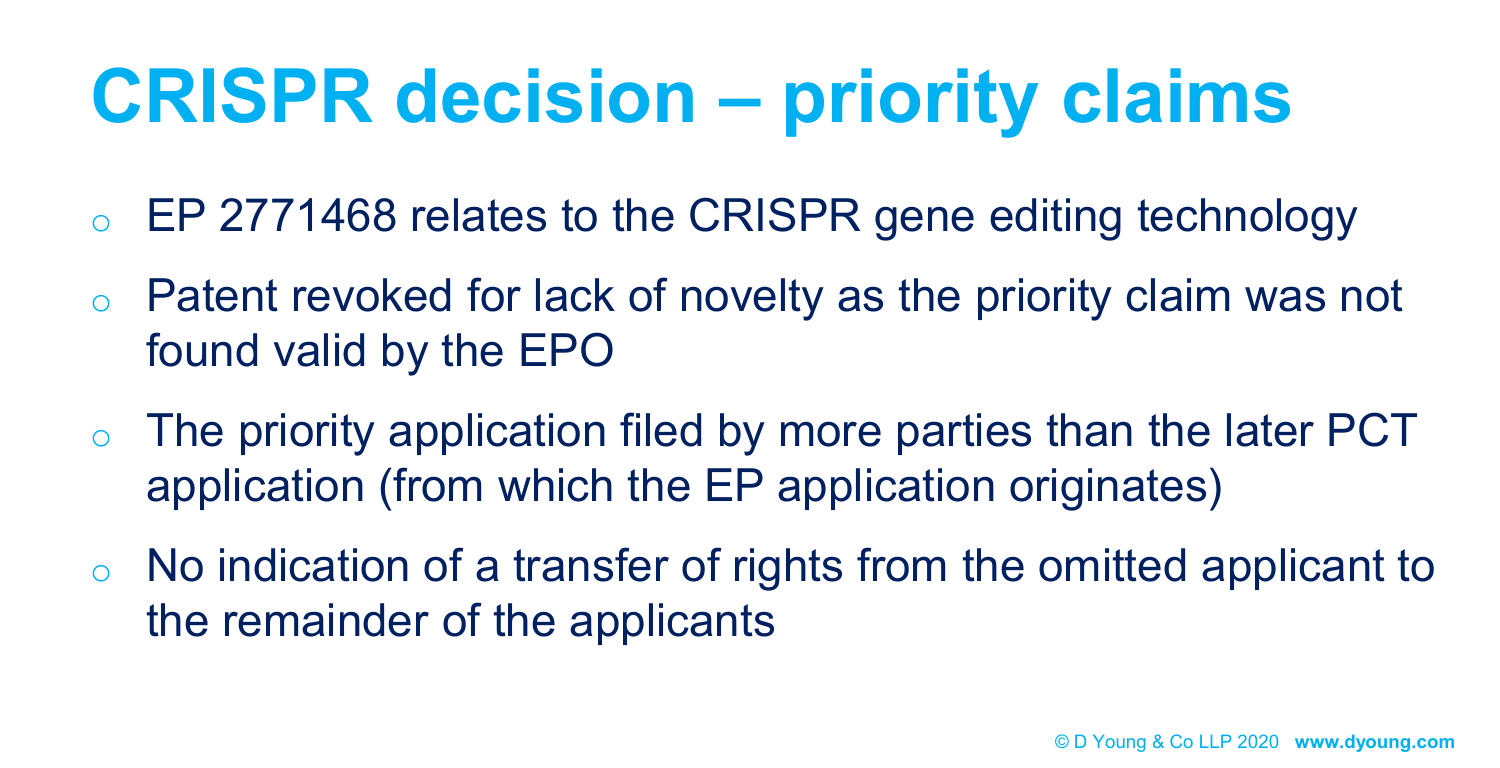#### **CRISPR decision – priority claims at EPO**

#### **Allowed**

○ First application A and B ○ Second application A and B

#### **Not allowed**

○ First application A ○ Second application **B** 

- First application A
	- Second application A and B
- First application A and B Second application A